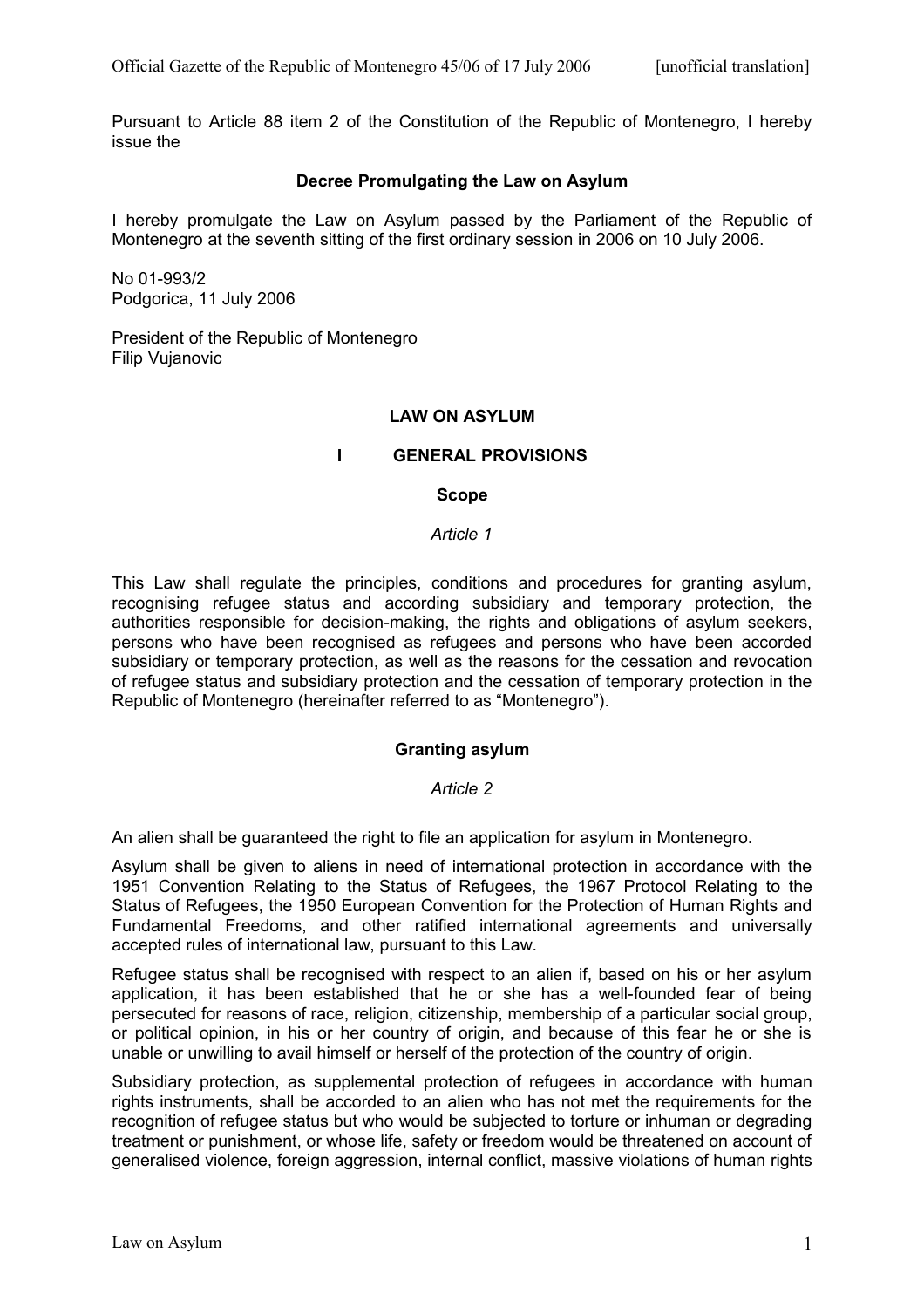or other circumstances which seriously threaten life, safety or freedom, in case he or she is returned to his or her country of origin or another state.

Temporary protection is an urgent and exceptional measure by which aliens shall be provided protection in the case of a mass, sudden or expected influx from a state where their life, safety or freedom is threatened on account of generalised violence, foreign aggression, internal conflict, massive violations of human rights or other circumstances which seriously threaten life, safety or freedom, where because of the mass influx there is no possibility to conduct individual procedures for refugee status determination.

# **Applicability of other laws**

### *Article 3*

The provisions of the Law on General Administrative Procedure shall apply to asylum procedures except as otherwise provided for in this Law.

The provisions of the law governing the residence of aliens may not be applied, once an asylum application has been submitted, until a final judgment has been issued.

An alien who submits an asylum application shall be considered to have abandoned any application he or she has submitted for residence authorisation under the provisions of the law referred to in paragraph 2 of this Article.

## **Definitions**

### *Article 4*

The terms used in this Law shall have the following meanings:

- 1) asylum is the right to residence and protection given to an alien who, on the basis of a decision of the authority charged with adjudicating asylum claims, has been recognised as a refugee or accorded another form of protection pursuant to this Law;
- 2) an alien is a person who is not a Montenegrin citizen, irrespective of whether he or she is a citizen of another state or stateless;
- 3) an asylum application is a submission through which an alien seeks asylum;
- 4) an asylum seeker is an alien who submits an asylum application in the territory of Montenegro, from the day of the submission of the application until the issuance of the final judgment;
- 5) a refugee is an alien who, owing to a well-founded fear of being persecuted for reasons of race, religion, citizenship, membership of a particular social group or political opinion, is outside of his or her country of origin and is unable or, owing to such fear, unwilling to avail himself or herself of the protection of that state, or an alien without citizenship who is outside of the country of his or her last habitual residence and unwilling, or owing to such fear, unwilling to return to the country of origin;
- 6) a recognised refugee is an alien who is in the territory of Montenegro and who has been found by the competent authority to have a well-founded fear of persecution in his or her country of origin on account of race, religion, citizenship, membership of a particular social group or political opinion, to be unable or unwilling, owing to such fear, to avail himself or herself of the protection of his or her country of origin;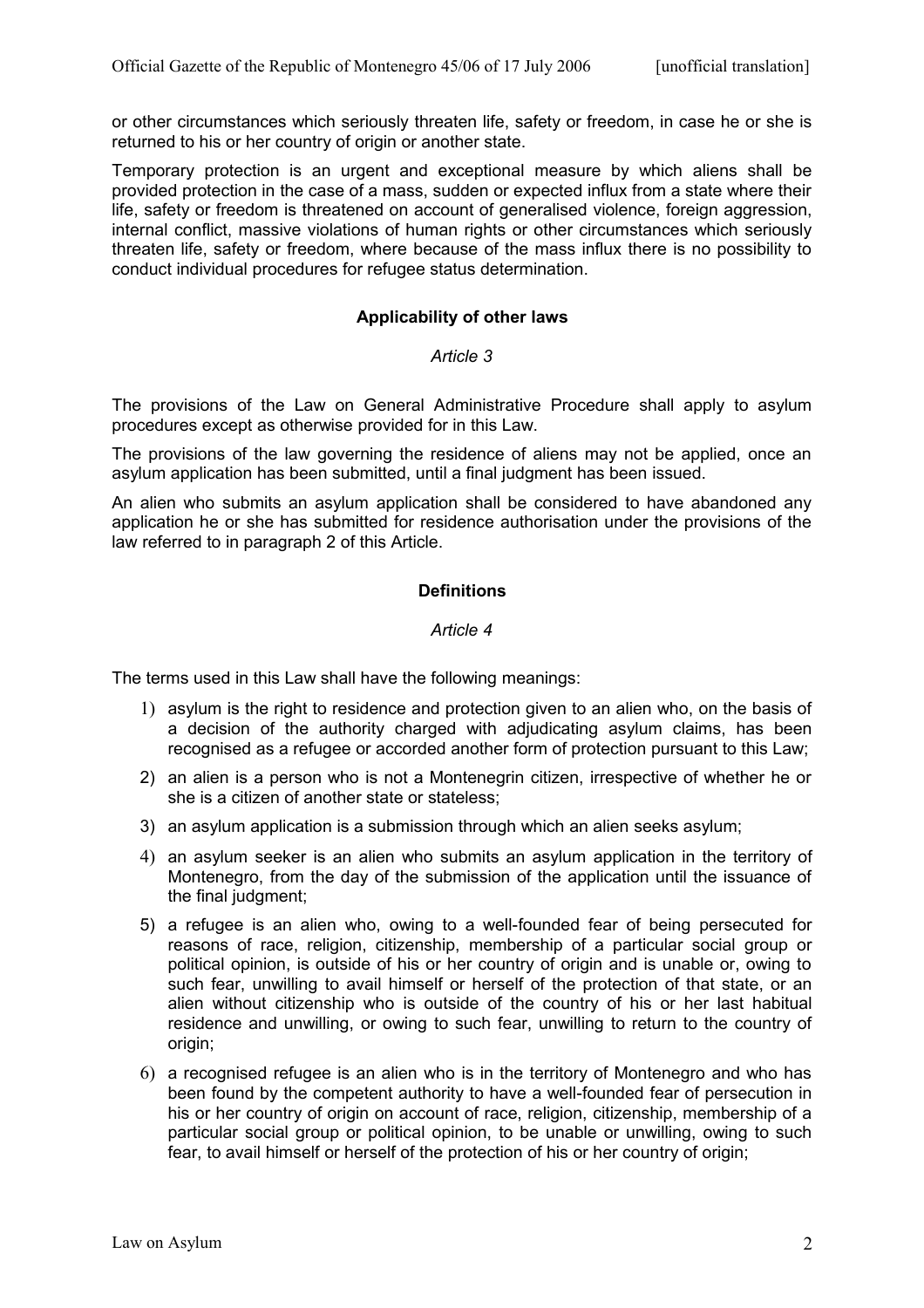- 7) an unaccompanied minor is an alien younger than 18 years of age who has been left without the attendance of either parent or guardian either before or after his or her arrival in Montenegro, until he or she has been placed under guardianship;
- 8) an adult without legal capacity is an alien who is over 18 years of age, fully or partially deprived of legal capacity by virtue of a court decision;
- 9) a person accorded subsidiary protection is an alien who has not met the requirements to be recognised as a refugee, and who is granted residence and protection because in his or her country of origin or another country he or she would be subjected to torture or inhuman or degrading treatment or punishment, or his or her life, safety or freedom would be threatened on account of generalised violence, foreign aggression, internal conflict, massive violations of human rights or other circumstances which seriously threaten life, safety or freedom;
- 10) persons accorded temporary protection are aliens to whom protection is provided on an exceptional basis in the case of a mass, sudden or expected influx from a state where their life, safety or freedom is threatened on account of generalised violence, foreign aggression, internal conflict, massive violations of human rights or other circumstances which seriously threaten life, safety or freedom, where because of the mass influx there is no possibility to conduct individual procedures for refugee status determination;
- 11) country of origin is the state or states of which an alien is a citizen or in which a stateless person had a place of habitual residence;
- 12) community connotes the citizens of Montenegro within a specific area.

## **II BASIC PRINCIPLES**

## **Subsidiary protection**

#### *Article 5*

If an authority, after conducting the procedure to adjudicate an asylum application, determines that the conditions for refugee status recognition have not been fulfilled, it shall be obligated to determine whether the conditions for according another form of protection have been fulfilled as provided for by this Law.

#### **Non-refoulement**

#### *Article 6*

A person who has been granted asylum or whose asylum has ceased or been revoked, shall not be returned or expelled to the border of a state where:

- 1) his or her life or freedom would be threatened on account of race, religion, citizenship, membership of a particular social group or political opinion;
- 2) he or she could be subjected to torture, inhuman or degrading treatment or punishment;
- 3) his or her life, safety or freedom would be threatened on account of generalised violence, foreign aggression, internal conflict, massive violations of human rights or other circumstances which seriously threaten life, safety or freedom.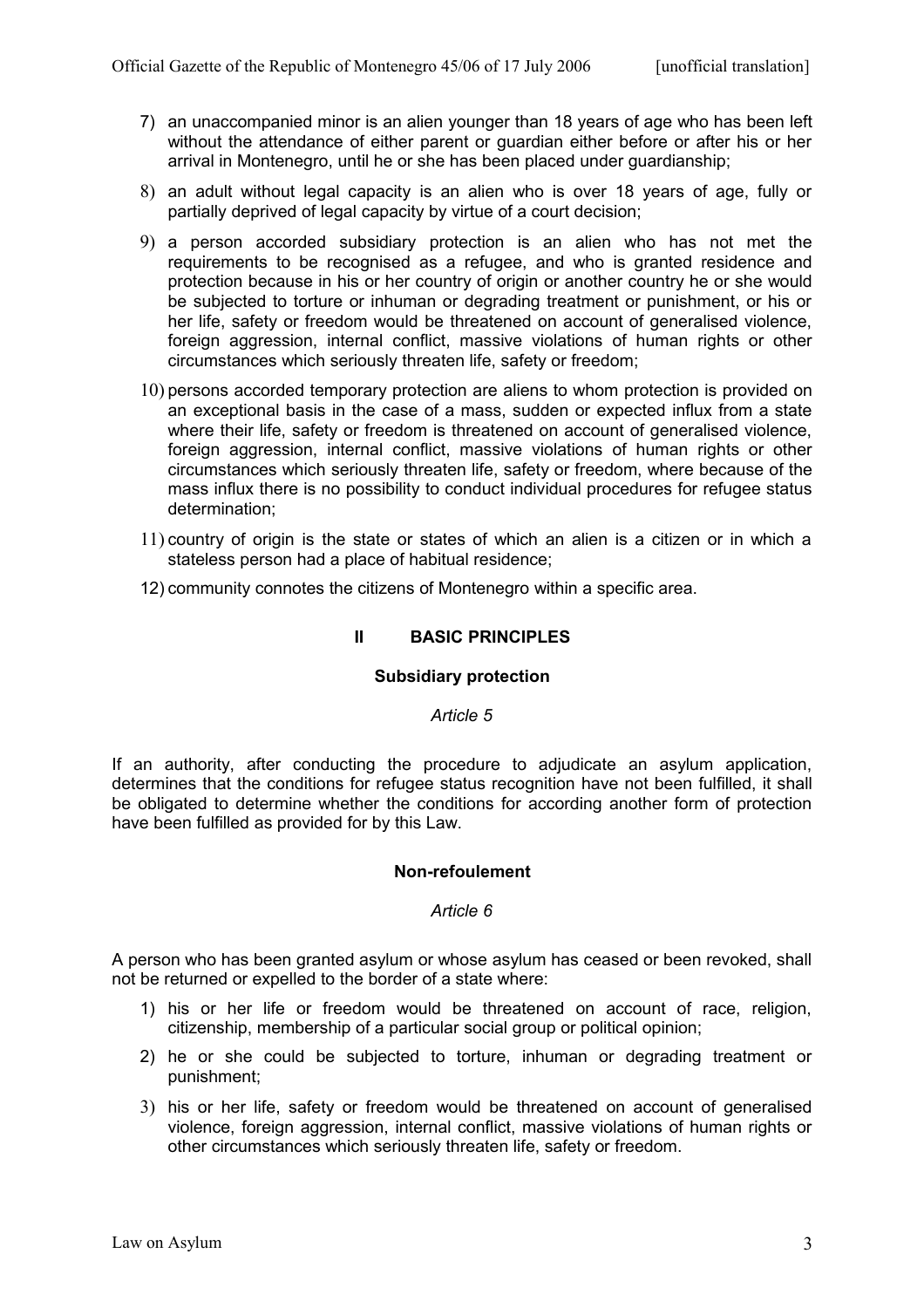The rights referred to in paragraph 1 of this Article may not be invoked by a person if there are serious reasons to believe that he or she is a threat to the security of Montenegro, or if he or she, after being convicted through a final court judgment of a serious criminal offence, constitutes a danger to the community, except in the case referred to in paragraph 1, item 2 of this Article.

After it is established that a person meets the conditions described in paragraph 1, item 2 of this Article, the person shall be given authorisation for residence in accordance with the law governing the residence of aliens.

## **Non-discrimination**

## *Article 7*

Discrimination in the asylum procedure shall be prohibited on any basis, and in particular on the basis of race, colour, sex, citizenship, social origin or birth, religion, political or other opinions, country of origin, economic status, culture, language, age, or mental or physical disability.

### **Confidentiality and data protection**

## *Article 8*

All personal data contained in individual asylum applications, as well as all statements, explanations and data from documents that become known or are used in the course of the procedure, shall be confidential and constitute official secrets.

The authorities conducting the procedure, other authorities and persons involved in the procedure shall store the personal data they collect or learn in the course of the procedure in accordance with ratified international agreements, regulations on personal data protection and the provisions of this Law.

The authorities and persons referred to in paragraph 2 of this Article shall be obligated to ensure that the statements, explanations and data from the documents referred to in paragraph 1 of this Article do not become available to the authorities of the asylum seeker's country of origin.

The Office of the United Nations High Commissioner for Refugees (hereinafter referred to as "UNHCR") shall be given unhindered access to asylum seekers, their files, information and statistical data.

## **Family unity**

## *Article 9*

With the consent of the asylum seeker, measures shall be taken in the asylum procedure for safeguarding family unity.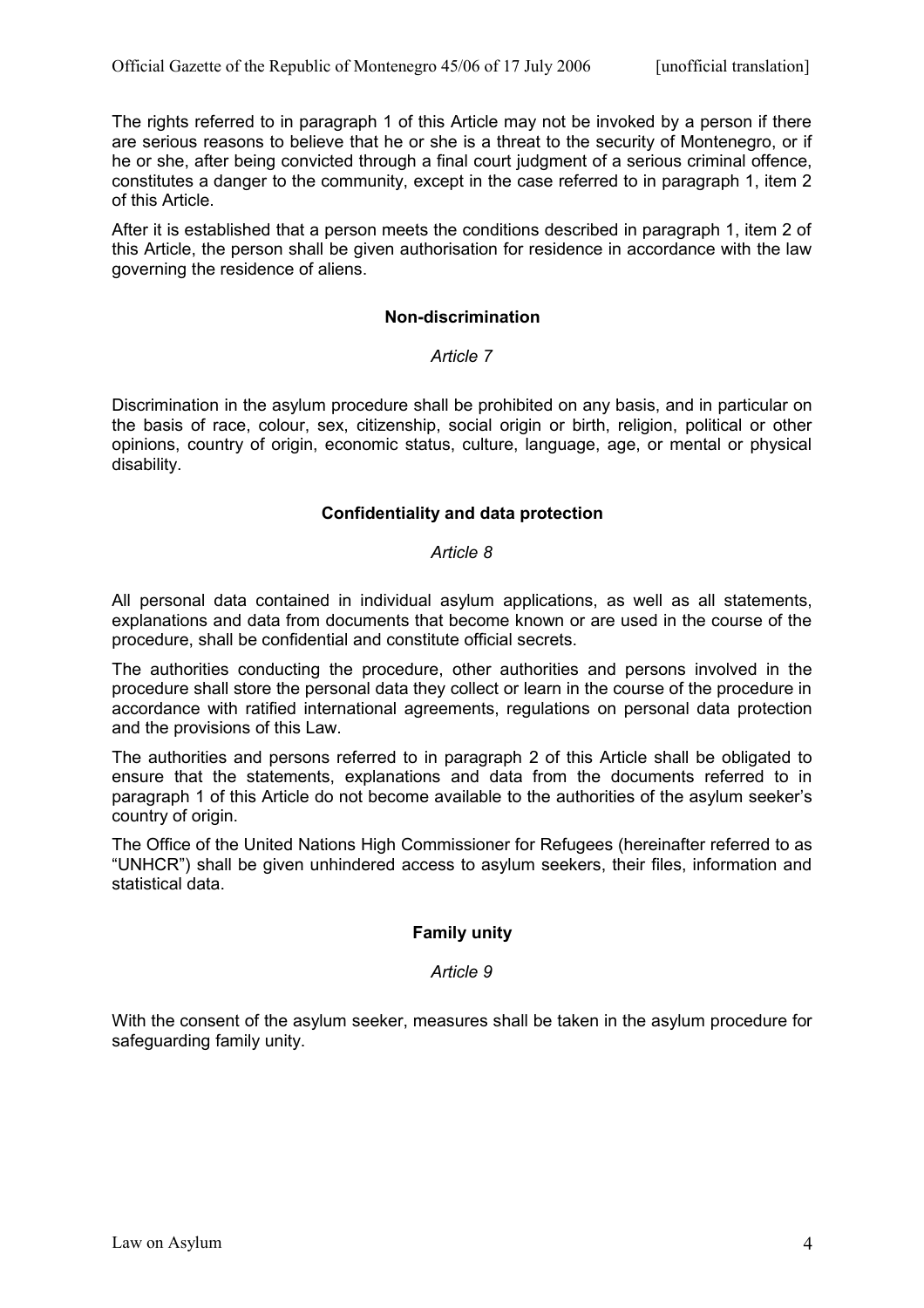# **Non-punishment for unlawful entry or residence**

### *Article 10*

An asylum seeker who has come directly from a state where his or her life or freedom was threatened within the meaning of Article 2 of this Law shall not be punished for unlawful entry or residence, provided that he or she files an asylum application without delay and cites reasons, recognised as valid, for his or her unlawful entry or residence.

A person referred to in paragraph 1 of this Article shall not be deprived of liberty except when stipulated by law.

## **Protection of persons with special needs**

### *Article 11*

In the asylum procedure, care shall be taken of the special needs of minors, persons completely or partially deprived of legal capacity, unaccompanied minors, persons with mental or physical disabilities, elderly persons, pregnant women, single parents with minor children, persons subjected to torture, rape or other serious forms of mental, physical or sexual violence and other vulnerable persons.

## **Provisions relating to gender**

## *Article 12*

Asylum seekers shall be treated in a gender-sensitive manner at all the stages of the asylum procedure.

An asylum seeker shall have the right to communicate with an official and interpreter of the same gender.

Females who are accompanied by males shall be informed of their right to file their own personal asylum applications.

## **Respect for legal order**

#### *Article 13*

An asylum seeker or person granted asylum shall be obligated to abide by the Constitution, laws, other regulations and ratified international agreements, and to act according to the measures of the competent authorities.

## **Restriction of political activity**

# *Article 14*

An asylum seeker or person granted asylum shall be prohibited from founding, taking part in or assisting political and other organisations that, through their activities, threaten Montenegro's security and public order, or that have goals contrary to the principles of international law.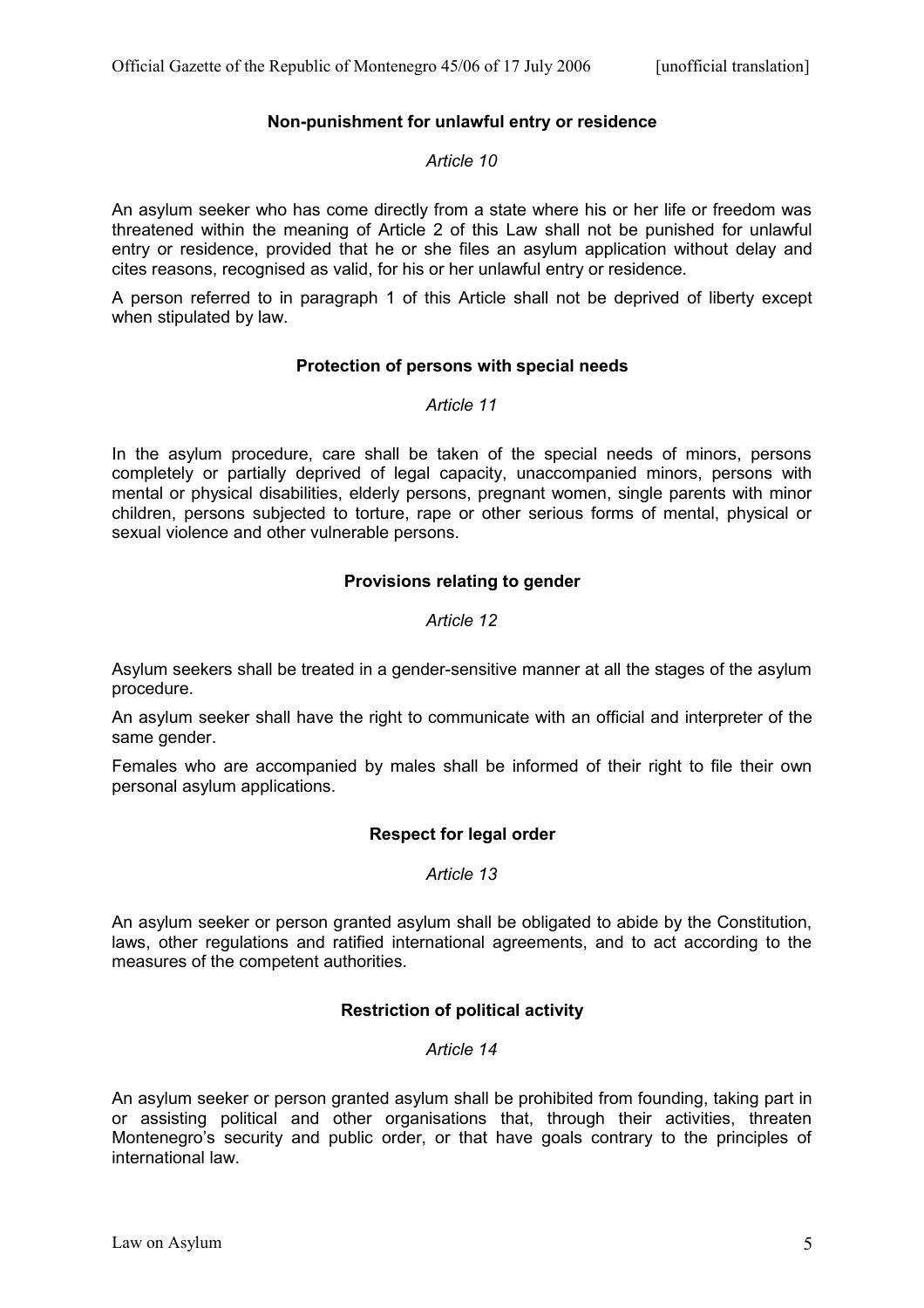# **Voluntary return**

## *Article 15*

The competent authorities may provide assistance to recognised refugees or persons accorded another form of protection who voluntarily return to their country of origin or a third country.

Upon the cessation or revocation of refugee status and subsidiary protection, or the cessation of temporary protection, the Office referred to in Article 19, paragraph 2 of this Law may organise, in cooperation with UNHCR, voluntary return to the country of origin or a third country.

## **Cessation of protection**

*Article 16*

A decision on the cessation or revocation of refugee status and subsidiary protection may be issued only after conducting a procedure and establishing one of the reasons for cessation or revocation of protection stipulated by this Law.

# **Legal protection**

## *Article 17*

An appeal may be lodged against any decision of the first-instance body conducting the procedure.

The appeal must be lodged within 15 days from the day on which the first-instance decision is served, unless a shorter period is provided in this Law.

An administrative dispute may not be lodged against a decision of the second-instance body.

# **Cooperation with UNHCR**

## *Article 18*

The first-instance and second-instance bodies referred to in Article 17 of this Law shall cooperate with UNHCR at all the stages of the asylum procedure and share information and statistical data on asylum seekers, or persons who have been granted asylum, and on the implementation of the Convention Relating to the Status of Refugees and other international instruments concerning refugees, as well as laws and other regulations that are in force or that will be promulgated in the future.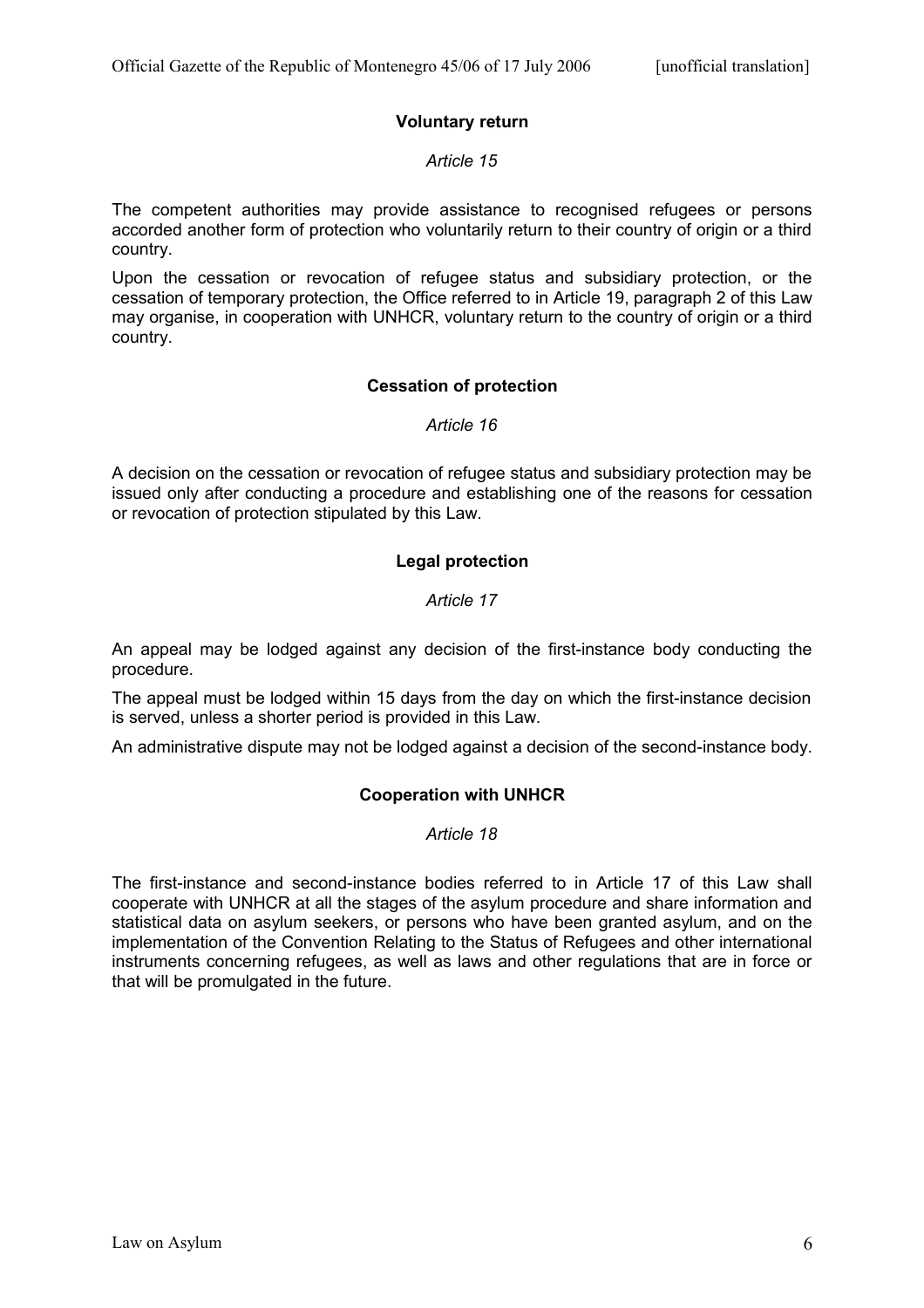## **III AUTHORITIES CHARGED WITH ADJUDICATION AND CARE**

# **Asylum Office**

### *Article 19*

The state administration body charged with interior affairs (hereinafter referred to as "Ministry") shall conduct the procedure in the first instance, receive applications and take decisions on applications, conduct the procedure and take decisions on the cessation and revocation of asylum and perform other tasks in accordance with this Law.

The activities referred to in paragraph 1 of this Article shall be carried out by a separate organisational unit of the Ministry – the Asylum Office (hereinafter referred to as "Office").

The decision on an asylum application shall be made within three months from the day of the application's submission, unless a shorter period is provided in this Law.

## **State Commission**

*Article 20*

The State Asylum Appeals Commission (hereinafter referred to as "State Commission") shall adjudicate appeals lodged against decisions of the first-instance body.

The State Commission shall take a decision on each appeal by a majority of votes of the total number of members, within two months from the day on which the appeal was lodged, unless a shorter period is provided by this Law.

The State Commission shall be composed of a president and four members.

The president of the State Commission shall have a deputy appointed from among the members.

Person who is employed in judicial bodies, the state administration bodies or the public service, and who is Bachelor of Law, and who has five years of work experience may be appointed as president or member of the State Commission.

The president and deputy president of the State Commission shall be appointed from among the judiciary.

The president, deputy president and members of the State Commission shall be appointed by the Government of the Republic of Montenegro (hereinafter referred to as "Government") for a four-year term.

The State Commission shall adopt rules of procedure.

Technical and administrative tasks for the needs of the State Commission shall be performed by a service or body designated by the Government.

## **Body responsible for care**

#### *Article 21*

Activities relating to the care of asylum seekers, and persons recognised as refugees or accorded subsidiary or temporary protection shall be performed by the administrative body charged with the care of refugees (hereinafter referred to as "competent body").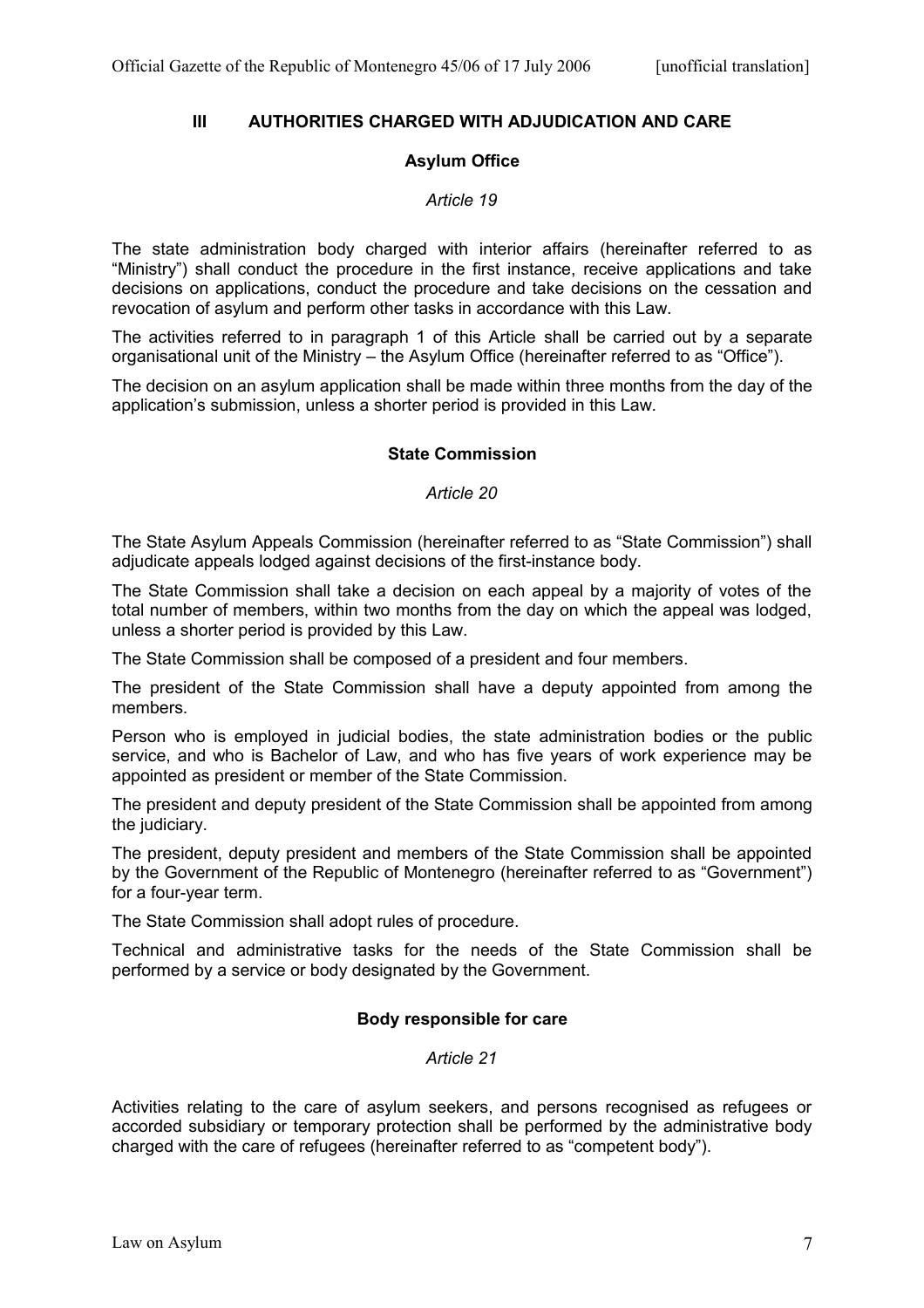The care of persons referred to in paragraph 1 of this Article shall encompass assistance in exercising the rights to: accommodation, education, health care, social welfare, labour, legal assistance, religious freedom, access to humanitarian and non-governmental organisations, humanitarian assistance, family reunification, social inclusion and other rights stipulated by this Law.

## **Access to data**

#### *Article 22*

The Office and the State Commission may collect and request from various sources, including UNHCR, information and data regarding the situation in the country of origin of an asylum seeker or a person who has been granted asylum, or regarding a third country.

## **IV GRANTING OF ASYLUM**

### **1. Reception of asylum seekers**

### **Assistance to asylum seekers**

#### *Article 23*

An asylum seeker shall be provided with necessary assistance, given information on the conditions and procedures for granting asylum, on rights and obligations, and on establishing communication with persons providing legal aid, UNHCR and other organisations engaged in protecting the rights of refugees, as a rule, in writing and in a language he or she can be reasonably expected to understand.

An asylum seeker shall have the right, at all the stages of the procedure, to communicate with the persons and bodies referred to in paragraph 1 of this Article, for the purpose of obtaining assistance.

A representative of UNHCR shall be enabled, at all the stages of the procedure, to communicate with an asylum seeker and collect information on the course of the procedure.

## **Submission of asylum applications**

## *Article 24*

An alien may declare, at a border crossing, his or her intention to submit an asylum application, after which he or she shall be permitted to enter Montenegro and provided accommodation.

An asylum seeker shall be enabled, as soon as possible, to submit his or her asylum application and to receive confirmation of the submitted application.

An asylum application shall be submitted to the Office, in the written form or orally on the record, in a language that is in official use in Montenegro. If the asylum seeker does not speak the language in official use, he or she may submit the application in the language of his or her country of origin, or in a language with which he or she is familiar.

A state administration body, a body of local self-government, or another non-competent body before which an alien seeks asylum shall be obligated to record the claim and inform the Office about it without delay.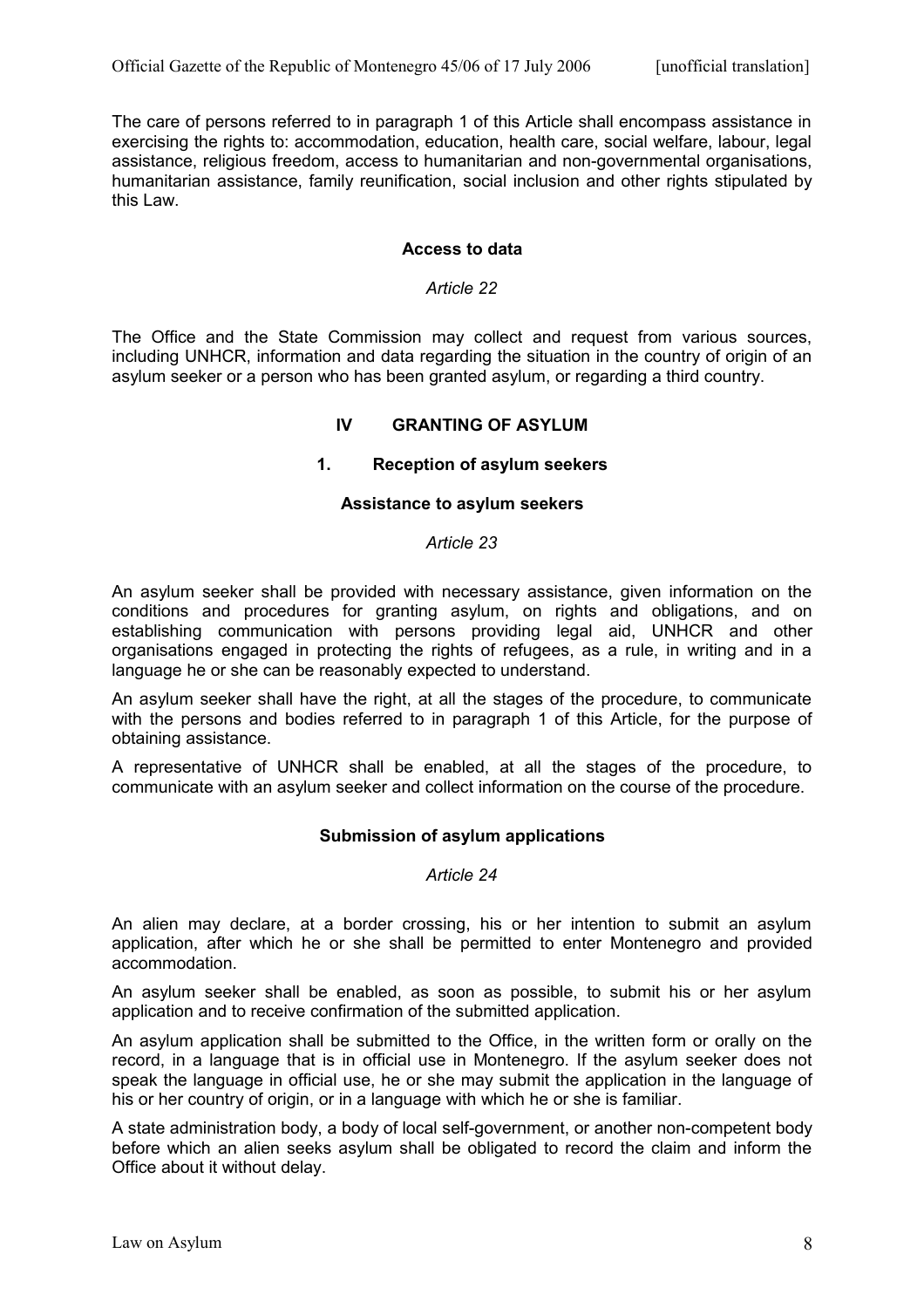The Ministry shall prescribe the form of the asylum application as well as the form for the records referred to in paragraph 3 of this Article.

## **Accommodation of asylum seekers**

## *Article 25*

The competent body shall provide accommodation for asylum seekers in the Centre for Accommodation of Asylum Seekers (hereinafter referred to as "Centre") or in another of the competent body's facilities for collective accommodation.

Persons with special needs shall be given special accommodation and care.

A person who has his or her own financial means, or who is in a position to secure accommodation and maintenance in another way, may be accommodated outside the Centre or other facility for collective accommodation, but is not entitled to social welfare.

The UNHCR, the Montenegrin Red Cross and other organisations dealing with the protection of refugees may organise pedagogical, educational or other programs in the Centre and may provide legal or other assistance, upon the consent of the competent body.

## **Data collection**

## *Article 26*

After being accommodated at the Centre, an asylum seeker shall be photographed and fingerprinted, his or her signature taken, and if necessary other data collected for the purpose of verification or establishment of identity.

An asylum seeker shall be obligated to get photographed and to provide the data referred to in paragraph 1 of this Article.

The Ministry shall prescribe the procedure and manner of collecting the data referred to in paragraph 1 of this Article.

## **Temporary seizure of documents**

#### *Article 27*

Documents that can serve as proof for establishing facts in the procedure – in particular, travel documents, visas and residence permits; identity cards or other identification documents; certificates, extracts and other documents from the registries of births, marriages and citizenship, travel tickets, as well as other documents – may be temporarily seized from an asylum seeker if they have not been attached to the application.

A certificate shall be issued confirming the temporary seizure of documents.

Temporarily seized travel and personal documents shall be returned to the person at his or her request, except in the case of abuse or forgery.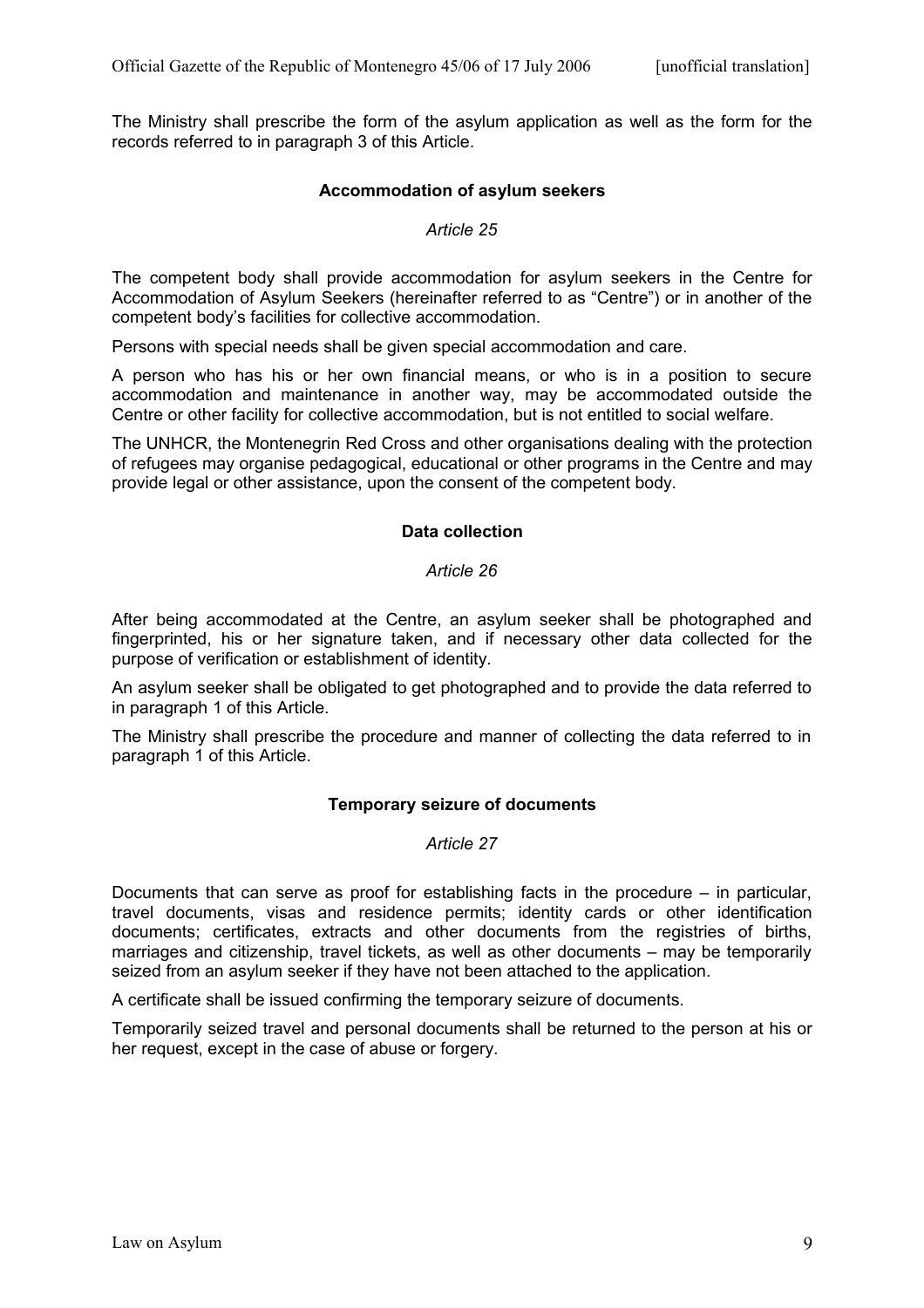# **Minors and persons of age without legal capacity**

#### *Article 28*

After establishing identity and the fact that a minor is unaccompanied, or that a person of age is without legal capacity, such persons shall be provided with guardians in accordance with the law.

Asylum applications by the persons referred to in paragraph 1 of this Article shall be resolved on a priority basis and decisions shall be taken within 30 days from the day of the application's submission.

During the procedure, care shall be taken regarding the accommodation, psycho-physical condition and best interest of a minor and measures shall be undertaken for the tracing of his or her family members.

A person of age without legal capacity shall be entitled to necessary care and protection, in accordance with the law.

# **2. Rights and obligations of asylum seekers**

## **Rights of asylum seekers**

## *Article 29*

An asylum seeker shall be entitled to:

- 1) residence and freedom of movement;
- 2) an identification document proving his or her identity, legal status, residence right and other rights stipulated by this Law;
- 3) an aliens' travel document for the purpose of travelling abroad, pursuant to the regulations on the residence of aliens;
- 4) free primary and secondary education in public schools;
- 5) provision of accommodation if necessary, and appropriate living standards;
- 6) health care, in accordance with separate regulations;
- 7) family unity;
- 8) legal aid;
- 9) work within the Centre or other facility for collective accommodation;
- 10) social welfare;
- 11) freedom of religion;
- 12) access to UNHCR and non-governmental organisations for the purpose of obtaining legal aid in the asylum procedure;
- 13) humanitarian assistance.

## **Obligations of asylum seekers**

*Article 30*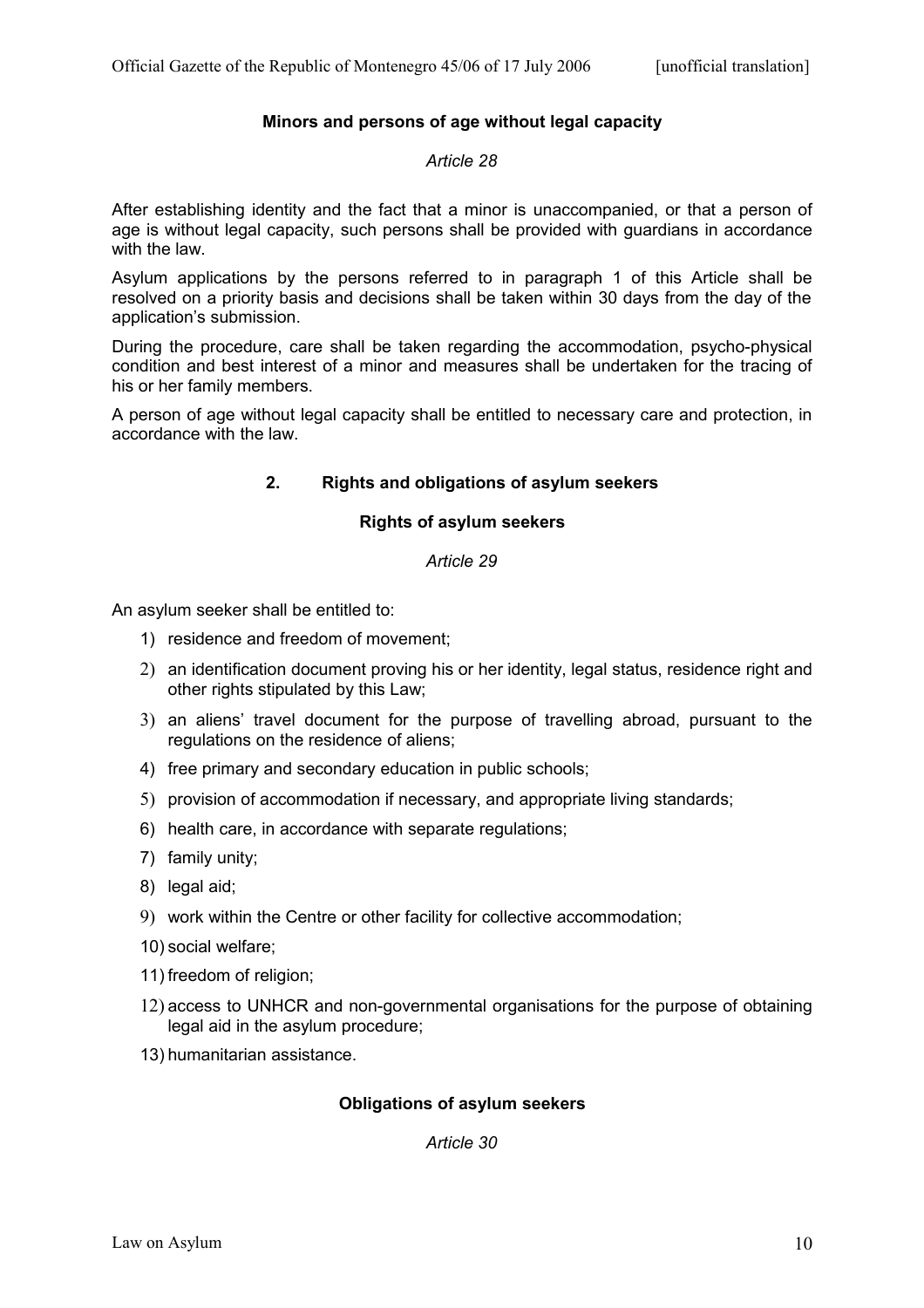An asylum seeker shall be obligated:

- 1) to reside in the Centre or other facility for collective accommodation if the accommodation and maintenance have not been provided in another manner;
- 2) to cooperate with the bodies charged with the implementation of this Law, submit identity documents and all documents in his or her possession, facilitate searches of his or her person, luggage and vehicle, provide data on property and income and other data that may be used as evidence in the procedure;
- 3) to remain available and reply to requests by the Office and the competent body;
- 4) to report to the competent body any changes in finances and property that could affect eligibility for social welfare, accommodation, maintenance, health care and other rights;
- 5) to report to the Office any changes of residence and address within three days from the day of the change, if the asylum seeker has himself or herself provided the accommodation;
- 6) not to leave Montenegro without permission, during the pendency of the asylum procedure;
- 7) to submit to a medical examination and other measures aimed at preventing the spread of infectious diseases, in accordance with health regulations;
- 8) to respect the house rules of the Centre or other facility for collective accommodation;
- 9) to abide by any decision on the temporary restriction of movement.

## **Temporary restriction of movement**

*Article 31*

An asylum seeker may, on an exceptional basis and through a decision of the competent body, be restricted in movements outside of the Centre or other facility for collective accommodation, or outside of a designated area, for up to 15 days if:

- 1) his or her identity needs to be established;
- 2) he or she has destroyed his or her travel or personal documents or possesses false documents with the intention of misleading the competent authorities;
- 3) it is necessary to do so in order to protect the safety of the community.

The person referred to in paragraph 1 of this Article shall have the right to communicate with UNHCR.

The movement of persons under 16 years of age, who are unaccompanied, shall not be restricted unless that is the only possibility.

An appeal against the decision referred to in paragraph 1 of this Article may be lodged within eight days from the day of the receipt of the decision. The appeal shall not have suspensive effect.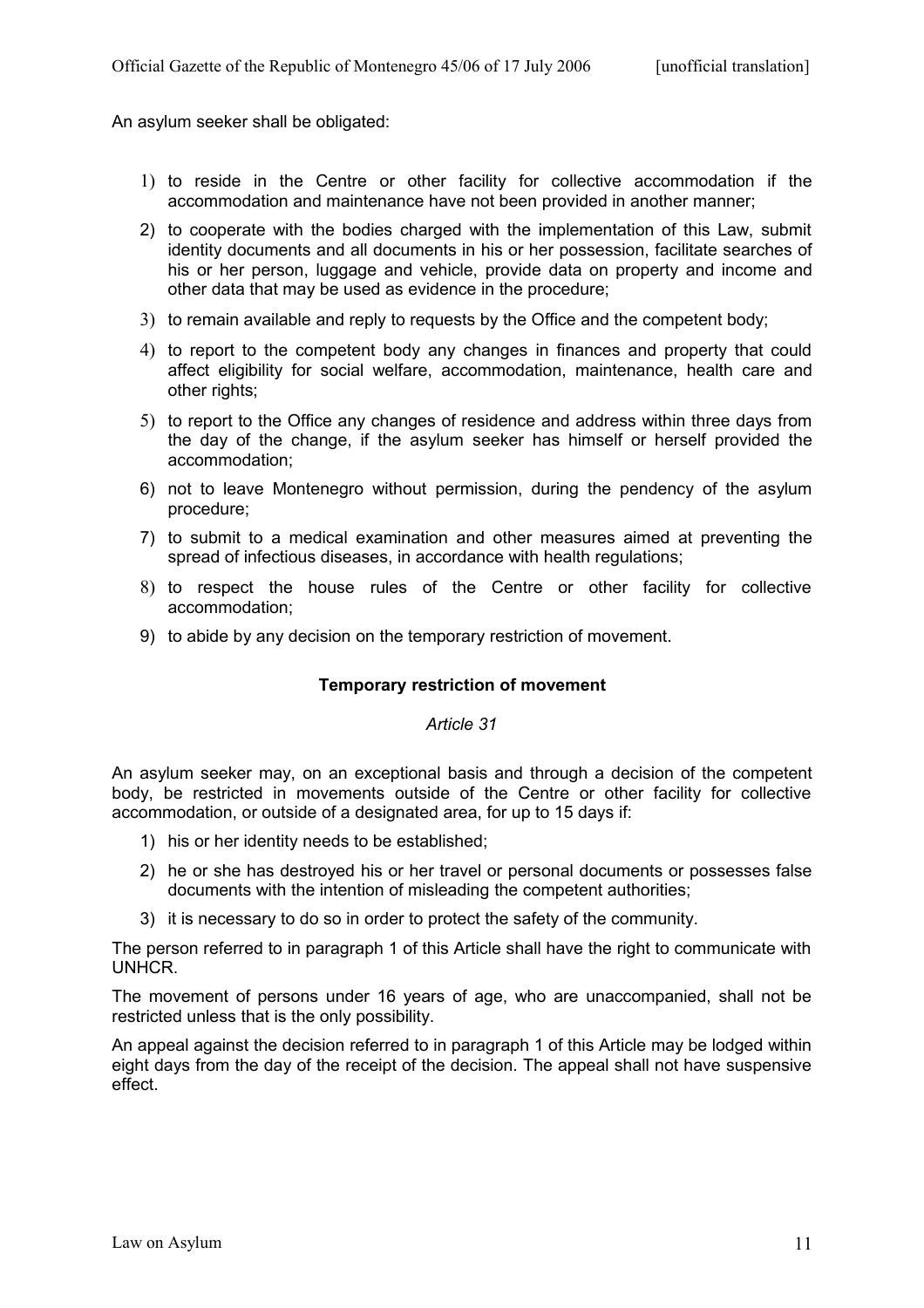# **3. Asylum procedure**

# **Objective of the procedure**

# *Article 32*

In the course of the asylum procedures, it shall be established whether the conditions for granting asylum have been fulfilled in accordance with this Law.

An asylum seeker shall be given sufficient time to prepare his or her statement and to obtain legal aid.

# **Use of language and script in the procedure**

## *Article 33*

If an asylum seeker does not understand the language in official use in Montenegro, he or she shall follow the course of the procedure and participate in it in his or her own language, or in a language that he or she has indicated he or she understands, through an interpreter provided by the Office.

An asylum seeker may engage his or her own interpreter.

Evidence accompanying an asylum application written in a language and script which is not in official use must be translated if relevant to reaching a decision on the application.

# **Exclusion of the public**

## *Article 34*

The public shall be excluded from the asylum procedure.

A legal representative, a person with power of attorney, a guardian of a minor or person of age without legal capacity, a UNHCR representative, and an interpreter may be in attendance when the asylum seeker gives testimony.

The persons referred to in paragraph 2 of this Article shall be informed in writing of the date, time, and venue of the asylum seeker's testimony.

## **Testimony**

## *Article 35*

An asylum seeker shall be enabled, as soon as possible after the submission of the asylum application, to present the facts and circumstances of relevance to the decision-making. If necessary, the person may give testimony multiple times.

The official conducting the procedure shall be obligated to enable the asylum seeker to extensively describe, explain and prove, in his or her testimony, all of the circumstances and facts that may be of relevance to the granting of asylum, on which the asylum seeker shall be informed in the summons referred to in Article 34, paragraph 3 of this Law, as well as to ensure that lack of knowledge and experience does not undermine the rights of the asylum seeker.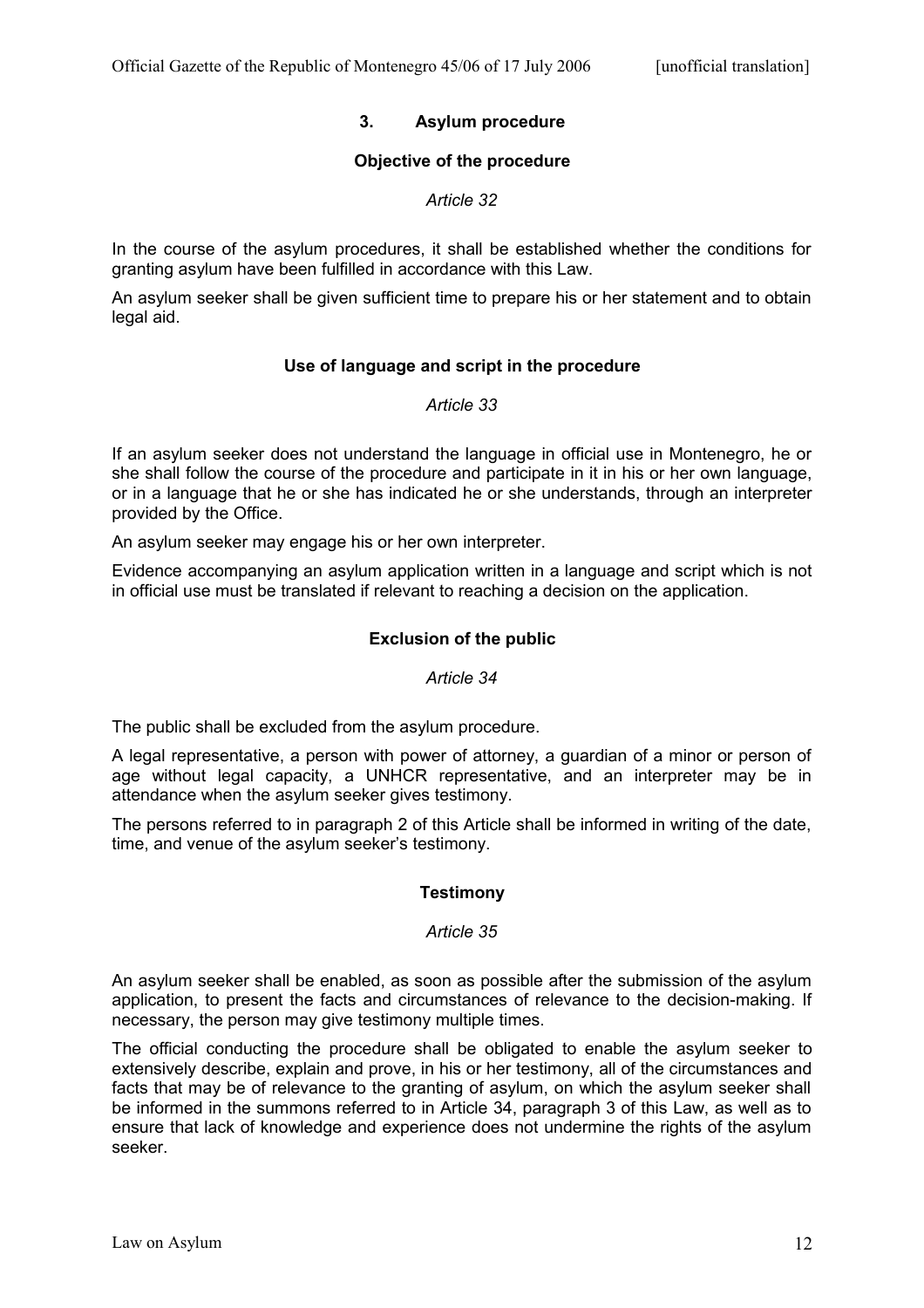The asylum seeker shall be obligated to cooperate, throughout the procedure, with the official conducting the procedure, to enable access to all evidence in his or her possession, and to submit all documents and papers and present and explain all facts and circumstances of relevance to the decision-making.

During the testimony referred to in paragraph 1 of this Article, minutes shall be taken and signed by the persons who took part in the procedure.

The testimony may be audio recorded, provided that the asylum seeker is informed of this.

### **Reasons for exclusion**

### *Article 36*

Refugee status shall not be recognised in the case of an alien with respect to whom there are reasonable grounds to believe:

- 1) that he or she has committed a crime against peace, a war crime or a crime against humanity, within the meaning of the international instruments that contain provision on such crimes;
- 2) that he or she has committed a serious crime under international law, outside Montenegro and prior to arrival in Montenegro;
- 3) that he or she is guilty of acts contrary to the objectives and principles of the United Nations.

Refugee status shall not be recognised in the case of an alien who enjoys the protection or assistance of a body or agency of the United Nations, other than UNHCR.

The provision of paragraph 2 of this Article shall not apply when protection or assistance has ceased, for any reason whatsoever, prior to the final settlement of the status of the alien, if the asylum procedure has not been completed.

Refugee status shall not be recognised in the case of an alien who has been recognised by the authorities in Montenegro as having the rights and obligations arising from the possession of Montenegrin citizenship.

## **Service of documents**

## *Article 37*

Documents in the asylum procedure shall be served on an asylum seeker in person, or on his or her legal representative or on a person to whom the asylum seeker has given power of attorney. A document shall be considered served when it has been received, in a legally defined manner, by one of the mentioned persons.

The summons and other documents shall be served on the asylum seeker in a language and script that the asylum seeker has indicated he or she understands.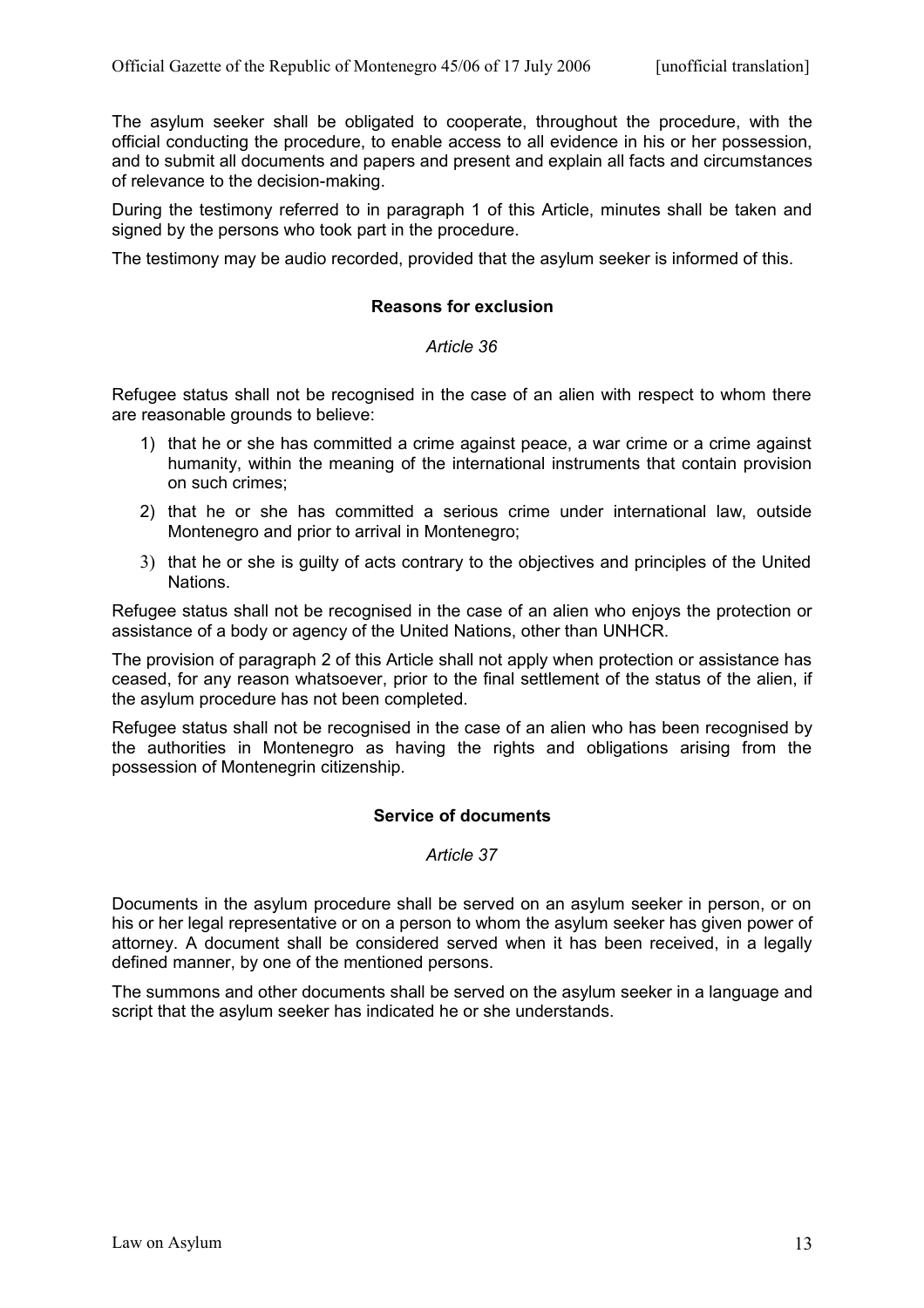# **4. Decisions on asylum applications**

## **Types of decisions**

### *Article 38*

On the basis of the taken evidence and established facts, a decision shall be reached to terminate the procedure, grant the application and recognise refugee status, accord subsidiary protection, or reject the application.

The decisions referred to in paragraph 1 of this Article shall be delivered in writing.

## **Termination of the procedure**

### *Article 39*

A decision may be taken to terminate the procedure if the asylum seeker:

- 1) abandons his or her asylum claim, orally on the record or in writing;
- 2) fails to respond to the Office's summons as well as to the resent summons, without previously giving a valid reason;
- 3) fails to inform the Office of a change in place of residence or address, or otherwise prevents service of the summons, without a valid reason;
- 4) refuses to cooperate in establishing his or her identity;
- 5) deliberately avoids providing information on the facts or circumstances, or submitting evidence in his or her possession, essential for establishing the merits of the application;
- 6) leaves the Centre or other facility for collective accommodation without prior notice and fails to return within three days of his or her arbitrary departure, as established on the basis of official records;
- 7) leaves Montenegro during the procedure, without authorisation.

An appeal against the decision referred to in paragraph 1 of this Article may be filed within eight days from the day of its service.

The State Commission shall issue a decision on the appeal referred to in paragraph 2 of this Article within 30 days from the day on which the appeal is lodged.

## **Rejection of asylum applications**

#### *Article 40*

A decision shall be taken to reject the asylum application if it has been established that:

- 1) there is no well-founded fear of persecution or real risk referred to in Article 2, paragraphs 3 and 4 of this Law;
- 2) there is a reason for exclusion referred to in Article 36 of this Law;
- 3) the application is manifestly unfounded, based on the reasons referred to in Article 41 of this Law;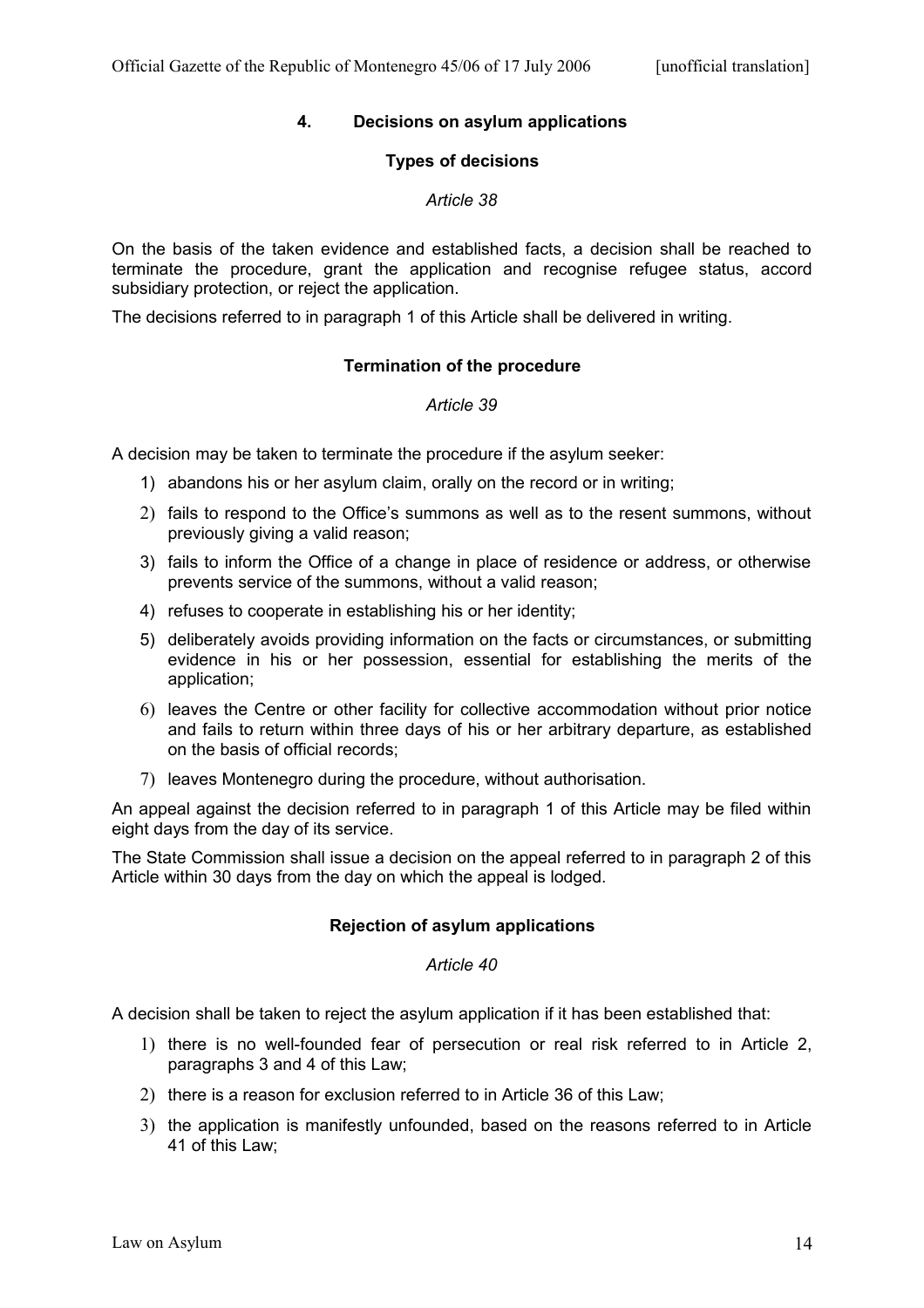- 4) the asylum seeker holds the citizenship of a third country and has not sought its protection, unless he or she cites compelling reasons for not being able to avail himself or herself of the protection of that state;
- 5) the persecution referred to in Article 2 of this Law is limited to a part of the state of which he or she is a citizen, or in which a stateless person has habitual residence, unless, based on all the circumstances, it cannot be expected that the person will receive protection in another part of that state.

The State Commission shall issue a decision within 15 days of the lodging of an appeal against the decision rejecting an asylum application of an unaccompanied minor or a person of age without legal capacity.

## **Manifestly unfounded asylum applications**

### *Article 41*

An asylum application shall be deemed manifestly unfounded if the person has no valid grounds for the application due to fear of persecution in the country of origin, or if the application is based on deliberate fraud or abuse of the asylum procedure.

An asylum seeker shall be considered to have no valid grounds for the application due to fear of persecution if:

- 1) the application is based on economic reasons or better living conditions;
- 2) the application is entirely lacking in information that the asylum seeker would be exposed to fear of persecution in the country of origin, or the asylum seeker's statement does not contain any circumstances or details of personal persecution;
- 3) the claim obviously lacks credibility, and the person's statement is inconsistent, contradictory or realistically impossible;
- 4) it may be generally considered that no fear of persecution can exist due to the overall political circumstances, legal situation or enforcement of laws in the country of origin or third country, unless the asylum seeker can prove that this state is not safe for him or her;
- 5) the person was earlier banned from entering Montenegro, in accordance with the law, and the reasons for which the ban was imposed have not changed.

An asylum seeker's application shall be deemed to be based on deliberate fraud or abuse of the procedure if:

- 1) the application is based on a false identity or falsified documents, unless the asylum seeker provides valid reasons for this;
- 2) the asylum seeker, after the submission of the asylum application, deliberately gives untrue statements, orally or in writing, which are essential for refugee status recognition;
- 3) the asylum seeker deliberately destroys, damages, or hides documents or evidence essential to the application, or has used another travel document, instrument or ticket with the intention of creating a false identity or complicating the examination of the application;
- 4) the asylum seeker deliberately conceals that he or she has already submitted an asylum application in another state, particularly if he or she has used a false identity;
- 5) he or she files the application with the intent to avoid expulsion from Montenegro, even though there were sufficient opportunities to file the asylum application earlier;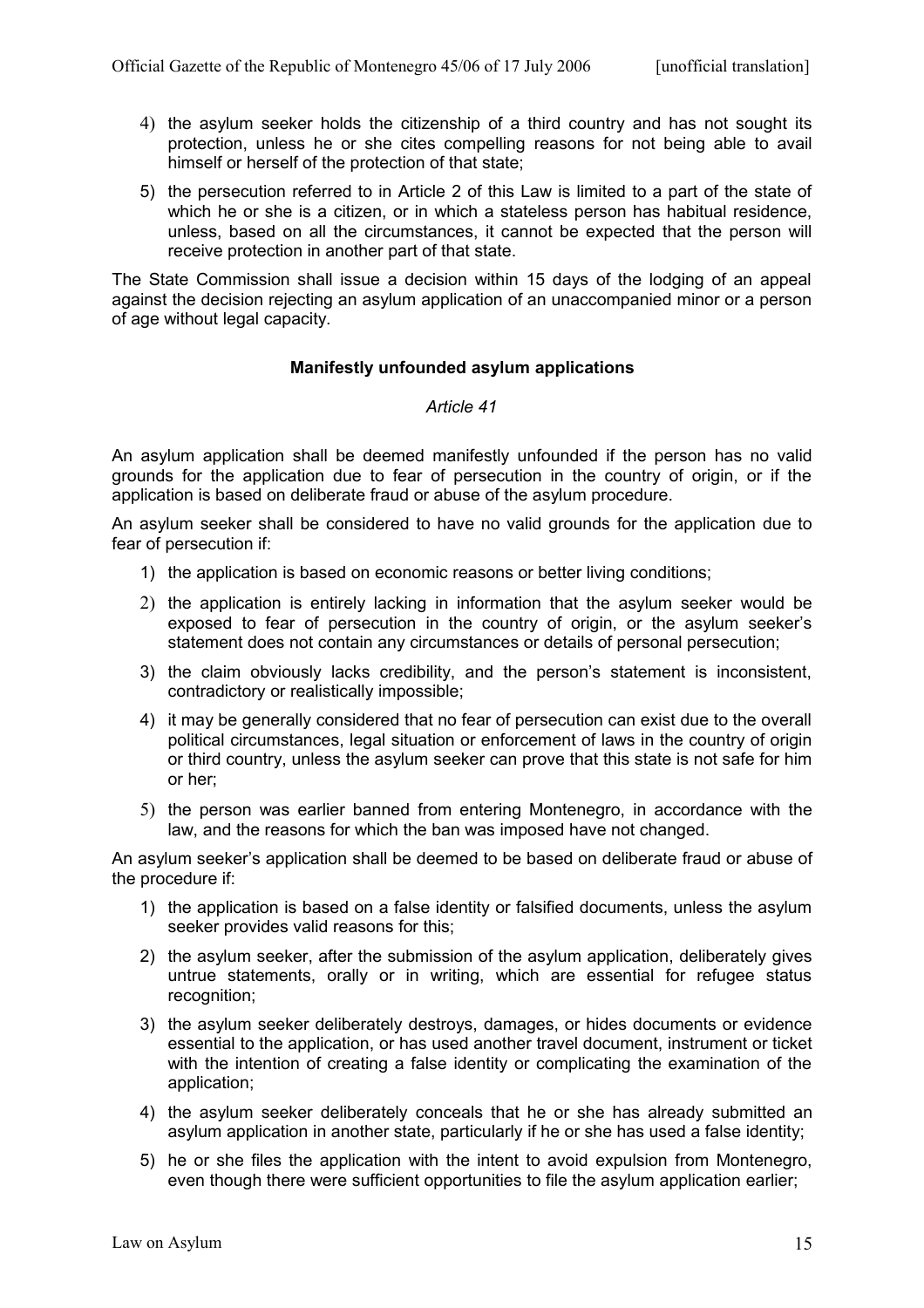- 6) the asylum seeker has manifestly failed to comply with essential obligations related to the asylum procedure prescribed by this Law;
- 7) the asylum seeker has concealed that his or her application for asylum in Montenegro or another state, after examination in a procedure that incorporated adequate procedural guarantees set out in international instruments, was rejected, and the circumstances on which the application was based have not changed;
- 8) the asylum seeker was granted asylum in another state and continues to enjoy the protection of that state.

In the cases referred to in paragraphs 2 and 3 of this Article, the decision shall be issued within 15 days from the day of the submission of the application.

An appeal may be lodged against the decision referred to in paragraph 4 of this Article within eight days from the day of the receipt of the decision.

The State Commission shall issue a decision on an appeal referred to in paragraph 5 of this Article within 15 days from the day of the lodging of the appeal.

# **Decision**

### *Article 42*

The decision through which an application is accepted and refugee status recognised or subsidiary protection accorded shall contain the rights stipulated by this Law.

The decision through which an asylum application is rejected shall contain the reasons for which the asylum application was not accepted, instructions on the right to appeal and the deadline within which the person is obligated to leave Montenegro.

The deadline referred to in paragraph 2 of this Article may not be shorter than 15 days, or three days from the day on which the decision becomes final, if the decision has been issued for the reasons referred to in Article 41 of this Law.

## **Return and expulsion**

#### *Article 43*

A person with respect to whose asylum application the procedure is terminated shall be obligated to leave Montenegro within 15 days from the day on which the decision becomes final, while a person whose asylum application is rejected shall be obligated to leave within the deadline stipulated in the decision rejecting the application.

If a person with respect to whose application the procedure is terminated, or whose asylum application is rejected, fails to depart Montenegro within the deadline specified in paragraph 1 of this Article, or within the deadline stipulated in the decision, his or her return or expulsion shall be carried out in accordance with the law governing the residence of aliens.

# **V PERSONS RECOGNISED AS REFUGEES**

## **1. Rights of persons recognised as refugees**

#### *Article 44*

A person recognised as a refugee shall be entitled to: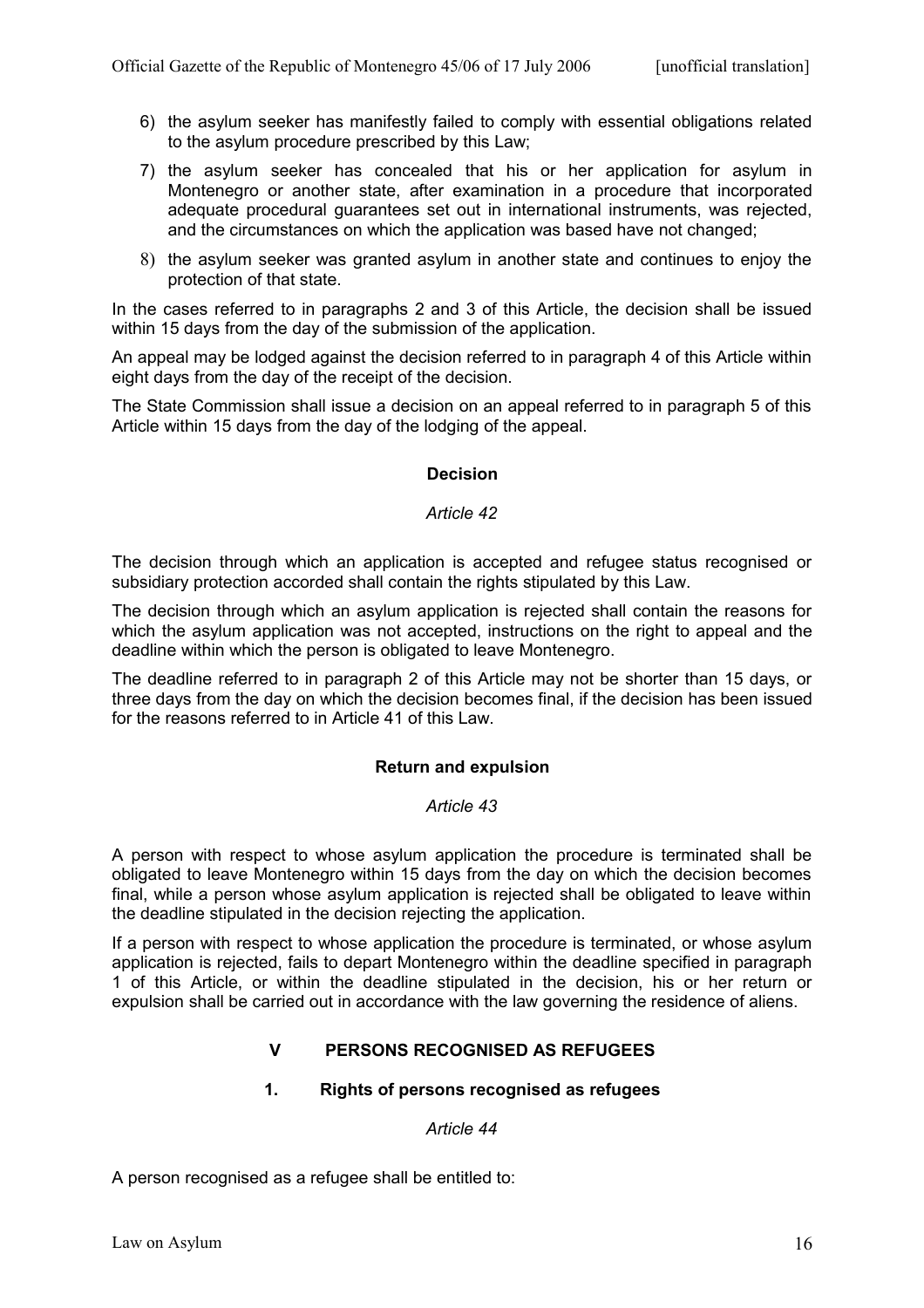- 1) residence;
- 2) a travel document and an identity card confirming his or her identity, the right to residence and other rights stipulated by this Law;
- 3) freedom of movement and choice of place of residence;
- 4) unimpeded access to courts and legal aid;
- 5) freedom of religion;
- 6) free primary and secondary education in public schools, and post-secondary and higher education in public institutions founded by the state, under the conditions stipulated for aliens;
- 7) work;
- 8) social welfare;
- 9) family reunification;
- 10) accommodation, if necessary, but longer than for six months from the day on which refugee status was recognised;
- 11) health care, pending the acquisition of the status of an insured person, in accordance with a separate regulation;
- 12) acquisition of movable and immovable property, under the conditions stipulated by law, with exemption from reciprocity after three years' residence in Montenegro;
- 13) assistance with inclusion in society.

# **Social welfare**

## *Article 45*

A person recognised as a refugee shall exercise the right to social welfare in accordance with separate regulations on social welfare, but not longer than for one year from the day on which the decision granting refugee status becomes final.

If a person recognised as a refugee refuses to accept an offer of employment, his or her right to social welfare shall cease.

## **Right to work**

## *Article 46*

A person recognised as a refugee shall exercise the right to work under the same conditions as those stipulated for aliens with authorised habitual residence.

A measure restricting the employment of aliens shall not apply to a person recognised as a refugee, provided that he or she fulfils one of the following conditions:

- 1) he or she resides for a minimum of three years in Montenegro;
- 2) he or she is married to a Montenegrin citizen;
- 3) one of his or her children has Montenegrin citizenship.

A person recognised as a refugee shall exercise the rights to disability insurance, health care, pension insurance and other rights arising from employment relations in the same manner as a Montenegrin citizen.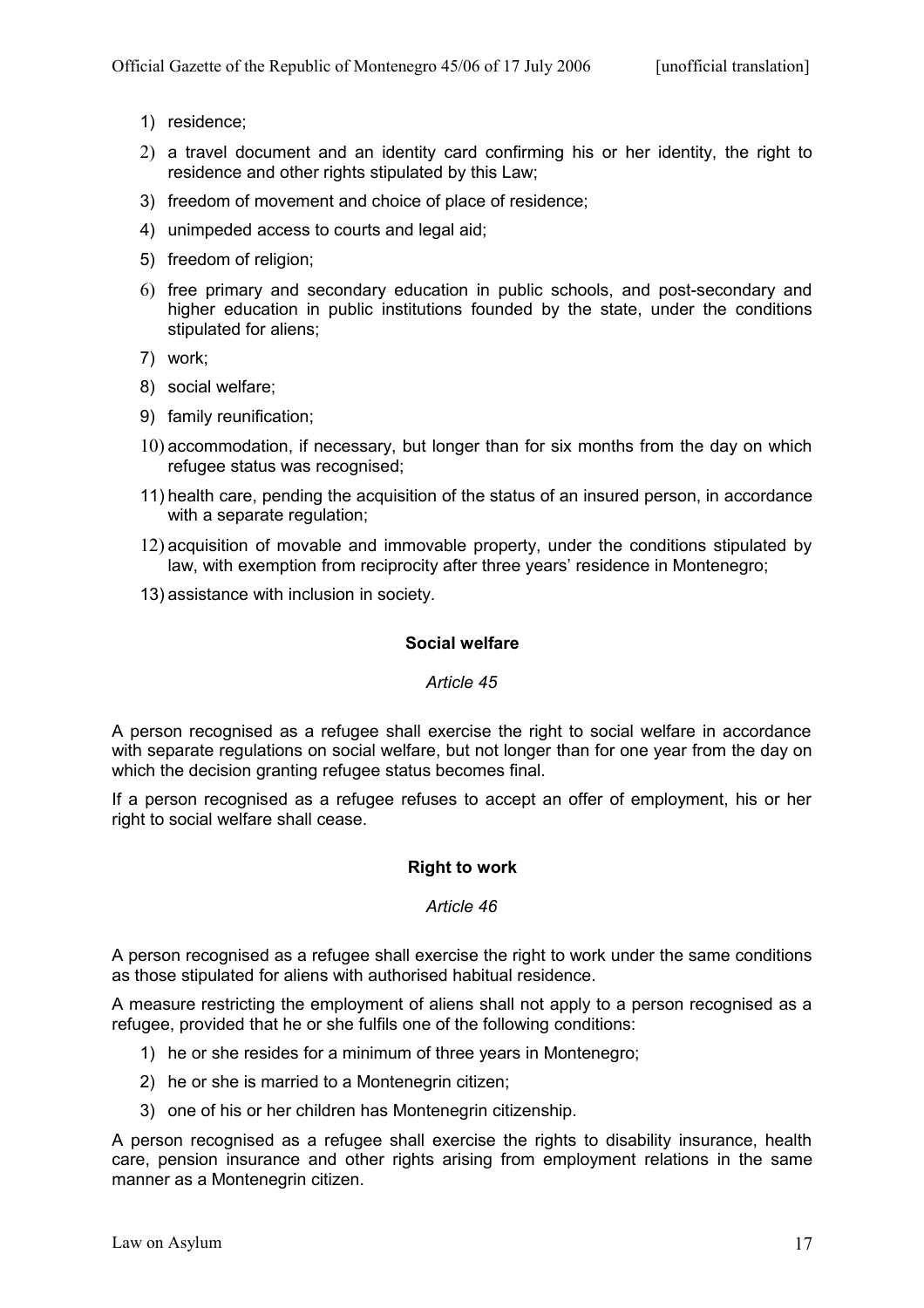# **Family reunification**

# *Article 47*

A person recognised as a refugee shall have the right to reunification with family members.

A family member, within the meaning of paragraph 1 of this Article, shall be considered a spouse, if the legal marriage was entered into prior to their arrival in Montenegro, a minor child, and the guardian of a minor child.

At their request, refugee status shall be recognised to the family members referred to in paragraph 2 of this Article.

Notwithstanding paragraph 3 of this Article, the right to family reunification shall not be granted if there are reasons for exclusion of the family member referred to in Article 36 of this Law.

The family reunification request may be submitted to a diplomatic-consular mission, to be decided upon by the body referred to in Article 19 of this Law.

In justifiable cases, reunification with other family members may also be granted.

## **Inclusion in society**

## *Article 48*

Depending on economic and other capabilities, conditions shall be created for the inclusion of persons recognised as refugees in social, economic and cultural life, through organisation of language courses and provision of information on organisation of the state, history and culture, as well as through organisation of seminars and other forms of training.

## **Integration and naturalisation**

## *Article 49*

Within the framework of economic and other possibilities of Montenegro, efforts shall be made to the greatest possible extent to:

- 1) enable the integration and naturalisation of refugees;
- 2) set fees and other costs in procedure for the exercise of rights and for naturalisation at a level that does not constitute an obstacle to the submission of applications and exercise of rights.

# **2. Obligations of persons recognised as refugees**

## *Article 50*

A person recognised as a refugee shall be obligated to:

- 1) accept offered accommodation;
- 2) report any change of the place of residence and apartment address to the Office within eight days from the day on which the change occurred;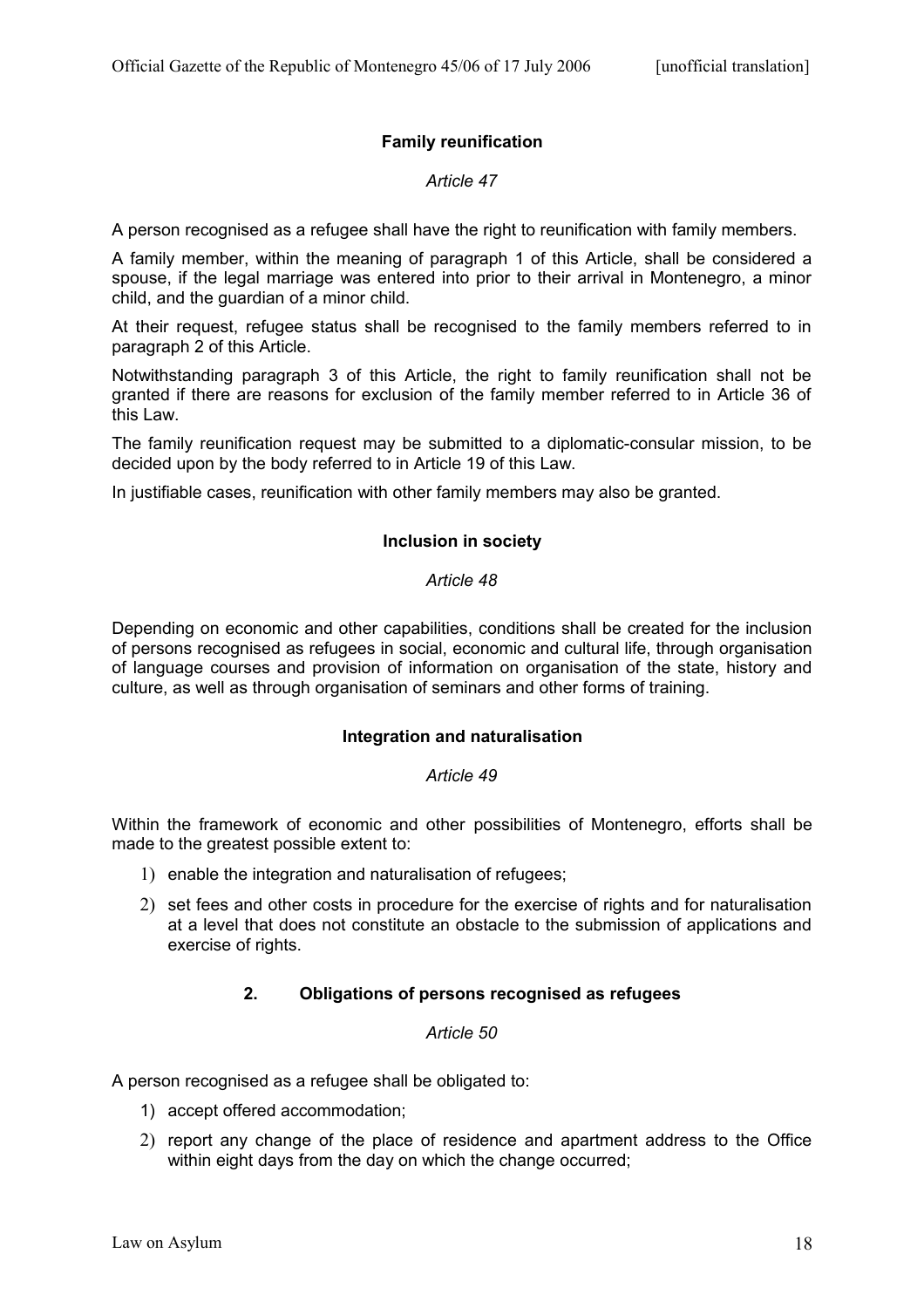3) inform the Office about all the changes relevant to the exercise of the rights referred to in Article 44 of this Law.

If a person referred to in paragraph 1, item 1 of this Article refuses offered accommodation, his or her right to accommodation shall cease.

## **3. Cessation and revocation of refugee status**

## **Cessation of refugee status**

#### *Article 51*

A person's refugee status shall cease if:

- 1) he or she voluntarily re-avails himself or herself of the protection of the country of citizenship;
- 2) after having lost his or her citizenship, he or she voluntarily re-acquires that citizenship;
- 3) he or she acquires a new citizenship, and enjoys the protection of the new country of citizenship;
- 4) he or she has voluntarily re-established residence in the state that he or she had abandoned or outside of which he or she had remained owing to fear of persecution;
- 5) he or she can no longer refuse to avail himself or herself of the protection of the country of his or her citizenship, because the circumstances due to which he or she was recognised as a refugee have ceased to exist;
- 6) being a stateless person, he or she is able to return to the state in which he or she had a place of habitual residence, because the circumstances due to which he or she was recognised as a refugee have ceased to exist.

The provisions of paragraph 1, items 5 and 6 of this Article shall not apply to a person who is able to cite compelling reasons arising from previous persecution in order to refuse to avail himself or herself of the protection of the country of his or her citizenship and return to the country where he or she had permanent residence.

## **Revocation of refugee status**

#### *Article 52*

A person's refugee status shall be revoked if:

- 1) the person should have been excluded or reasons have emerged for exclusion referred to in Article 36 of this Law;
- 2) the person's misrepresentation of facts or circumstances, including the use of forged documents, was decisive in the recognition of refugee status;
- 3) the person has another effective citizenship;
- 4) the person has emigrated from Montenegro, providing a written statement to this effect, or resides for a period longer than 60 days in another state that he or she has chosen as his or her place of habitual residence, without informing the Office of this.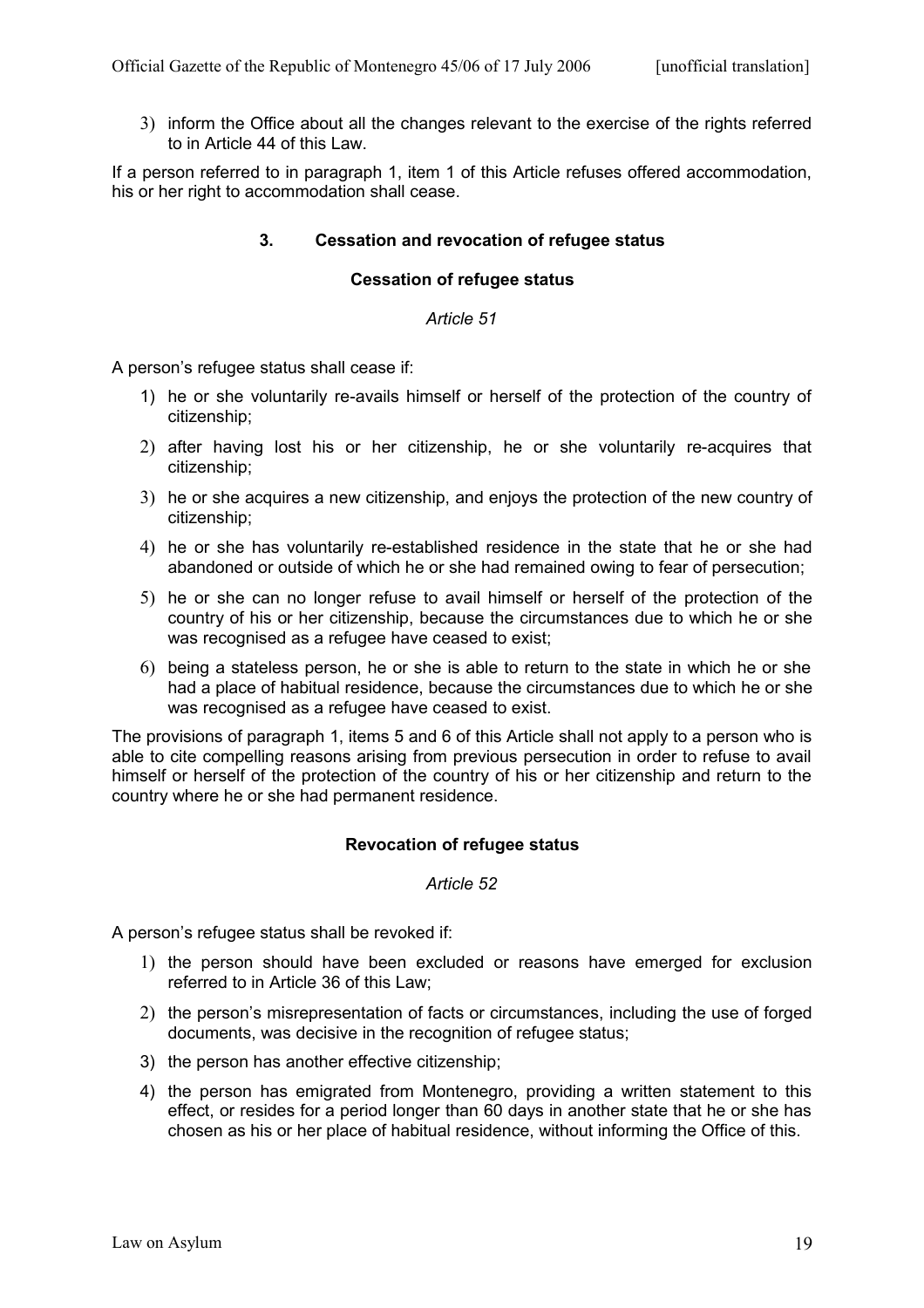# **VI SUBSIDIARY PROTECTION**

## **1. Authorisation and duration of subsidiary protection**

### **Authorisation of subsidiary protection**

#### *Article 53*

Subsidiary protection shall be accorded to a person to whom refugee status was not recognised, but with respect to whom there are serious reasons to believe that he or she would be exposed to genuine risks referred to in Article 2, paragraph 4 of this Law upon return to his or her country of origin or another state.

Subsidiary protection shall not be accorded to a person if:

- 1) the serious reasons referred to in paragraph 1 of this Article do not exist;
- 2) there are reasons for exclusion referred to in Article 36 of this Law;
- 3) there are serious reasons to believe that his or her residence constitutes a threat to the community or to the security of Montenegro;
- 4) before arriving in Montenegro, he or she committed, apart from the cases referred to in Article 36, paragraph 1 of this Law, one or more criminal offences, for which a prison sentence would have been envisaged had they been committed in Montenegro, and he or she has left the country of origin solely with the intention of avoiding punishment for the above criminal offences.

## **Duration of subsidiary protection**

#### *Article 54*

Subsidiary protection shall last one year.

The duration of subsidiary protection may be extended for six-month periods as long as the reasons referred to in Article 53, paragraph 1 of this Law exist.

## **2. Rights and obligations of persons accorded subsidiary protection**

#### *Article 55*

A person accorded subsidiary protection shall be entitled to:

- 1) residence;
- 2) freedom of movement and choice of place of residence;
- 3) an identification document confirming his or her identity, legal status, right to residence and other rights stipulated by this Law:
- 4) an alien's travel document, in accordance with the regulations on the residence of aliens, for the purpose of travelling abroad;
- 5) unimpeded access to courts and legal aid;
- 6) freedom of religion;
- 7) free primary and secondary education in public schools;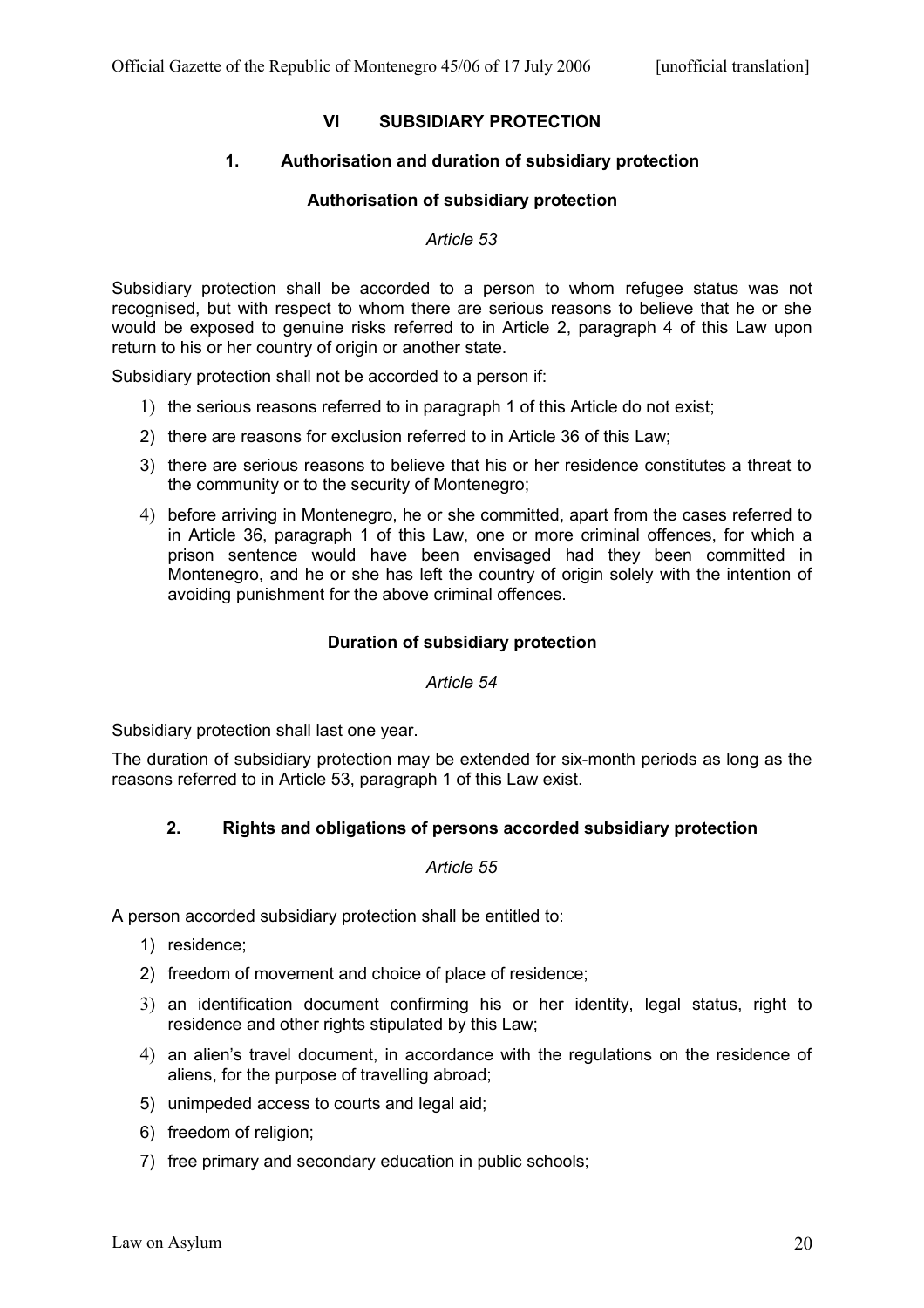- 8) work pursuant to Article 46 of this Law;
- 9) social protection pursuant to Article 45 of this Law;
- 10) basic accommodation, if required, until means of subsistence have been secured, and not longer that six months from the day when the decision on the authorisation of subsidiary protection becomes final;
- 11) free emergency medical treatment;
- 12) assistance with inclusion in society;
- 13) family reunification.

A person accorded subsidiary protection shall have other rights and obligations as those accorded to an alien granted residence in Montenegro for a specified period of time.

# **3. Cessation and revocation of subsidiary protection**

# *Article 56*

Subsidiary protection shall cease when the circumstances referred to in Article 2, paragraph 4 of this Law have ceased to exist or have changed to such an extent that protection is no longer needed.

Subsidiary protection shall be revoked, or its duration shall not be extended if:

- 1) the person should have been excluded or reasons have emerged for exclusion referred to in Article 36 of this Law;
- 2) the person's misrepresentation of facts or circumstances, including the use of forged documents, was decisive in the recognition of refugee status;
- 3) the person has permanently left Montenegro;
- 4) protection has been accorded on the basis of another law or international agreement;
- 5) the person enjoys international protection or has lawful residence in a third country;
- 6) the person has acquired the citizenship of another state.

# **VII TEMPORARY PROTECTION**

## **Authorisation of temporary protection**

## *Article 57*

Temporary protection shall be accorded to persons in need of protection pursuant to Article 2, paragraph 5 of this Law, provided that they had:

- 1) habitual residence in the country of origin and directly entered Montenegro;
- 2) legal residence in Montenegro and, upon the expiry of such residence, are temporarily prevented from returning to the country of origin.

The Government shall issue a decision on the need to accord temporary protection and on the number of persons to whom the protection is to be accorded.

# **Duration of temporary protection**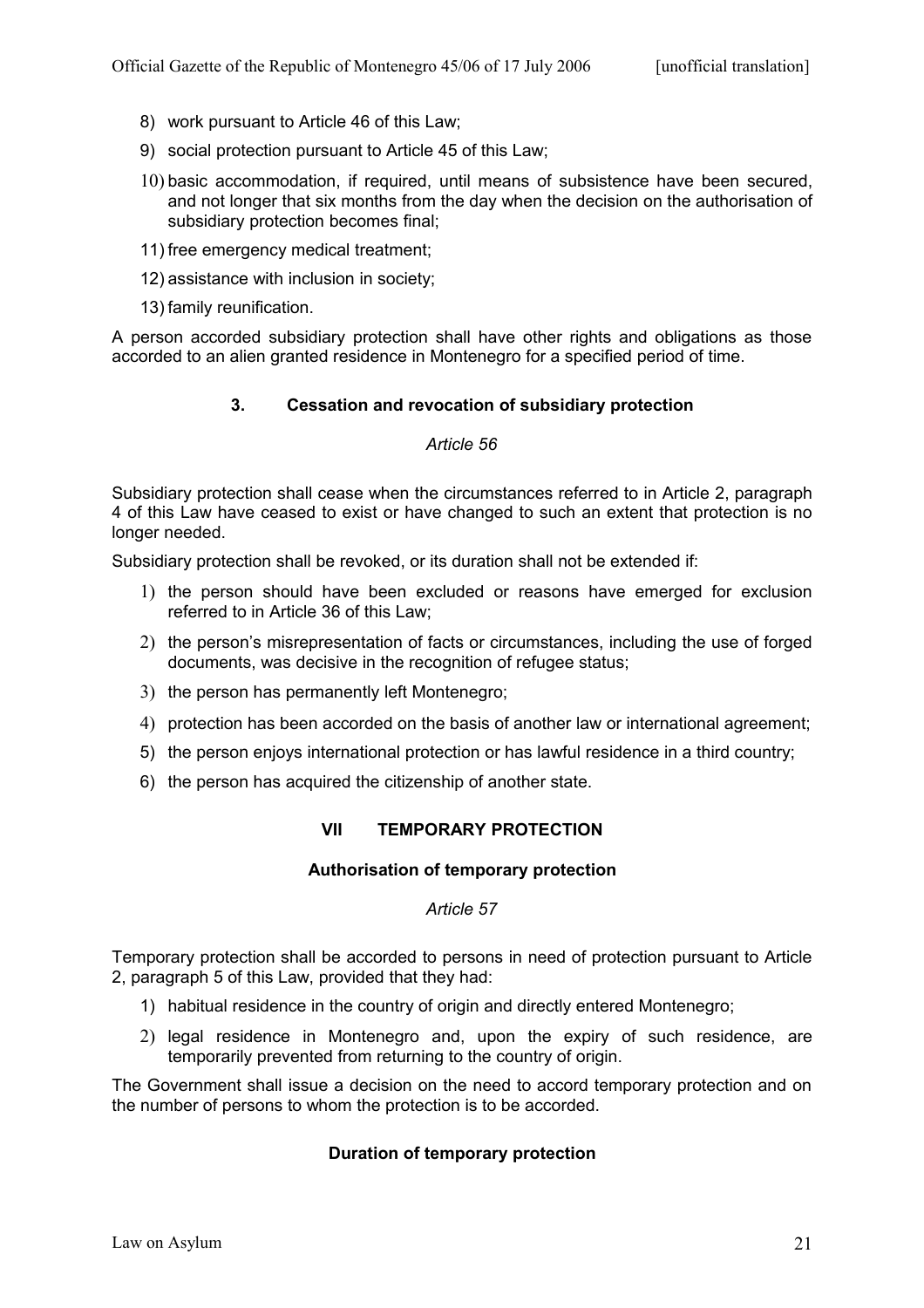# *Article 58*

Temporary protection shall last one year.

The duration of temporary protection may be extended for six months, but not longer than one year.

The Government shall periodically re-examine the existence of the circumstances referred to in Article 57 of this Law and decide on the extension of temporary protection.

Individual decisions related to temporary protection shall be passed in accordance with the Government's decision and the principles stipulated by this Law, outside the prescribed procedure upon individual asylum applications.

## **Denial of temporary protection**

## *Article 59*

A person shall not be accorded temporary protection if:

- 1) the reasons referred to in Article 57, paragraph 1 of this Law do not exist;
- 2) there are reasons for exclusion referred to in Article 36 of this Law;
- 3) there are serious reasons to believe that his or her residence constitutes a threat to the community or to the security of Montenegro;
- 4) he or she has committed a criminal offence in Montenegro for which a prison sentence of minimum five years has been imposed;
- 5) he or she is a recognised refugee or has been accorded residence under the provisions of the law governing the residence of aliens;
- 6) he or she enjoys international protection or has the citizenship of, or authorised residence in, a third country;
- 7) temporary protection has already been authorised or has ceased at his or her request.

## **Rights of persons accorded temporary protection**

#### *Article 60*

A person accorded temporary protection shall be entitled to:

- 1) residence;
- 2) freedom of movement;
- 3) an identification document confirming his or her identity, legal status, right to residence and other rights stipulated by this Law;
- 4) an alien's travel document, in accordance with the regulations on the residence of aliens, for the purpose of travelling abroad;
- 5) basic living conditions in organised accommodation;
- 6) work in the facilities for organised accommodation;
- 7) free emergency medical treatment;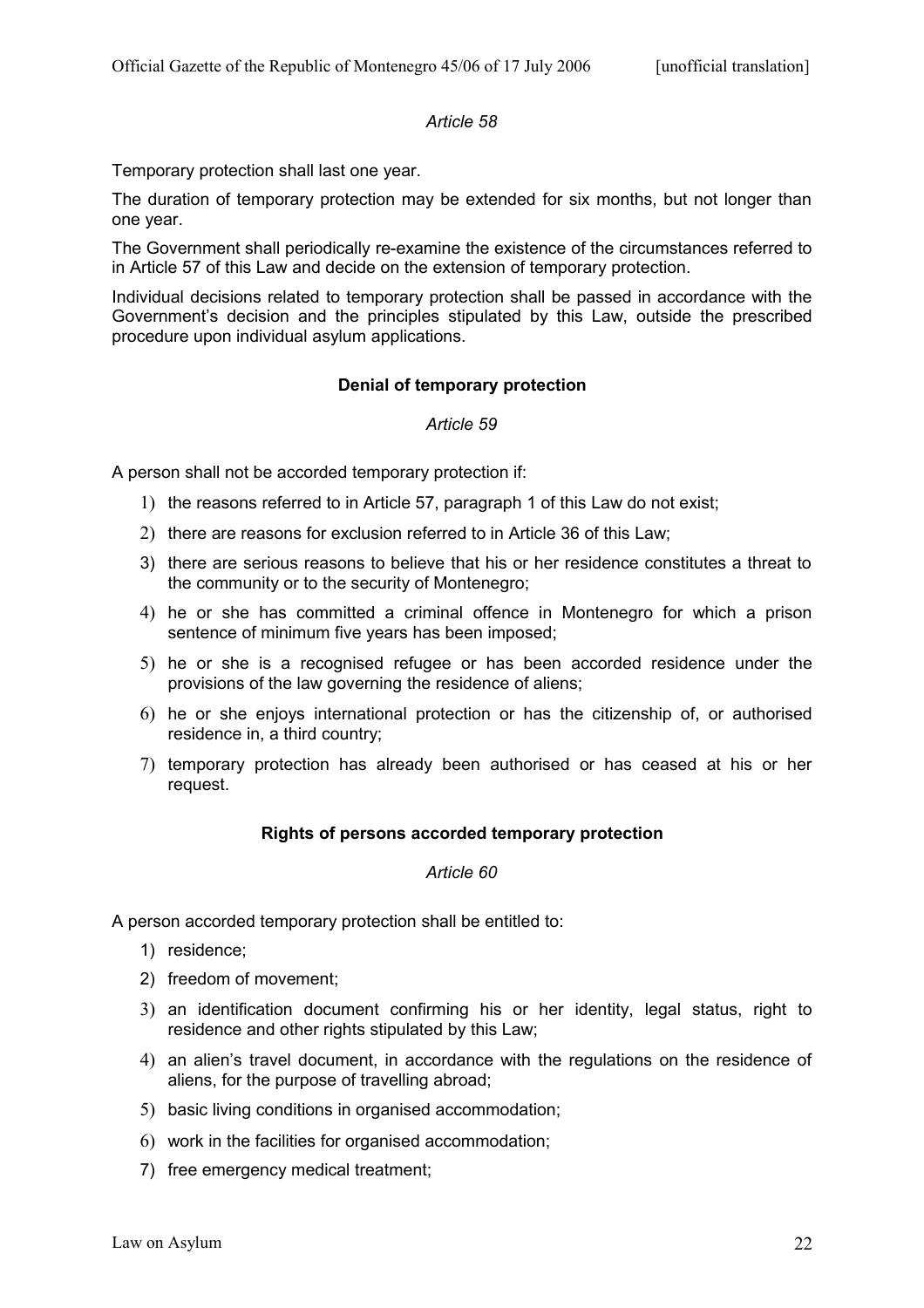- 8) free primary and secondary education in public schools;
- 9) unimpeded access to courts and legal aid;
- 10) freedom of religion;
- 11) humanitarian assistance.

The residence referred to in paragraph 1, item 1 of this Article shall not be deemed residence within the meaning of the laws governing the residence of aliens and citizenship.

Notwithstanding paragraph 1 of this Article, a person accorded temporary protection may be granted reunification with family members, if this is possible only in the territory of Montenegro.

The right to family reunification referred to in paragraph 3 of this Article shall pertain to minors who have not started their own families and to spouses of persons accorded temporary protection. Family members shall be accorded temporary protection at their request.

## **Cessation of temporary protection**

#### *Article 61*

Temporary protection shall cease:

- 1) upon the cessation of the existence of the reasons for which temporary protection referred to in Article 57, paragraph 1 of this Law has been accorded;
- 2) upon the expiry of the period for which it has been accorded;
- 3) if reasons for exclusion referred to in Article 36 of this Law arise;
- 4) when the person has permanently left Montenegro;
- 5) when the person has been accorded another form of protection on the basis of law or an international agreement;
- 6) if international protection or authorised residence is given in a third country;
- 7) if citizenship of another state has been acquired.

## **Filing of an asylum application**

#### *Article 62*

A person accorded temporary protection has the right to file an asylum application during or after the period of temporary protection, but may not benefit from the rights referred to in Article 29 of this Law during the period of temporary protection.

If the asylum procedure has not been completed prior to the cessation of temporary protection, it shall be completed after its cessation.

A person accorded temporary protection, whose asylum application has been rejected, shall enjoy temporary protection for the period for which it has been accorded.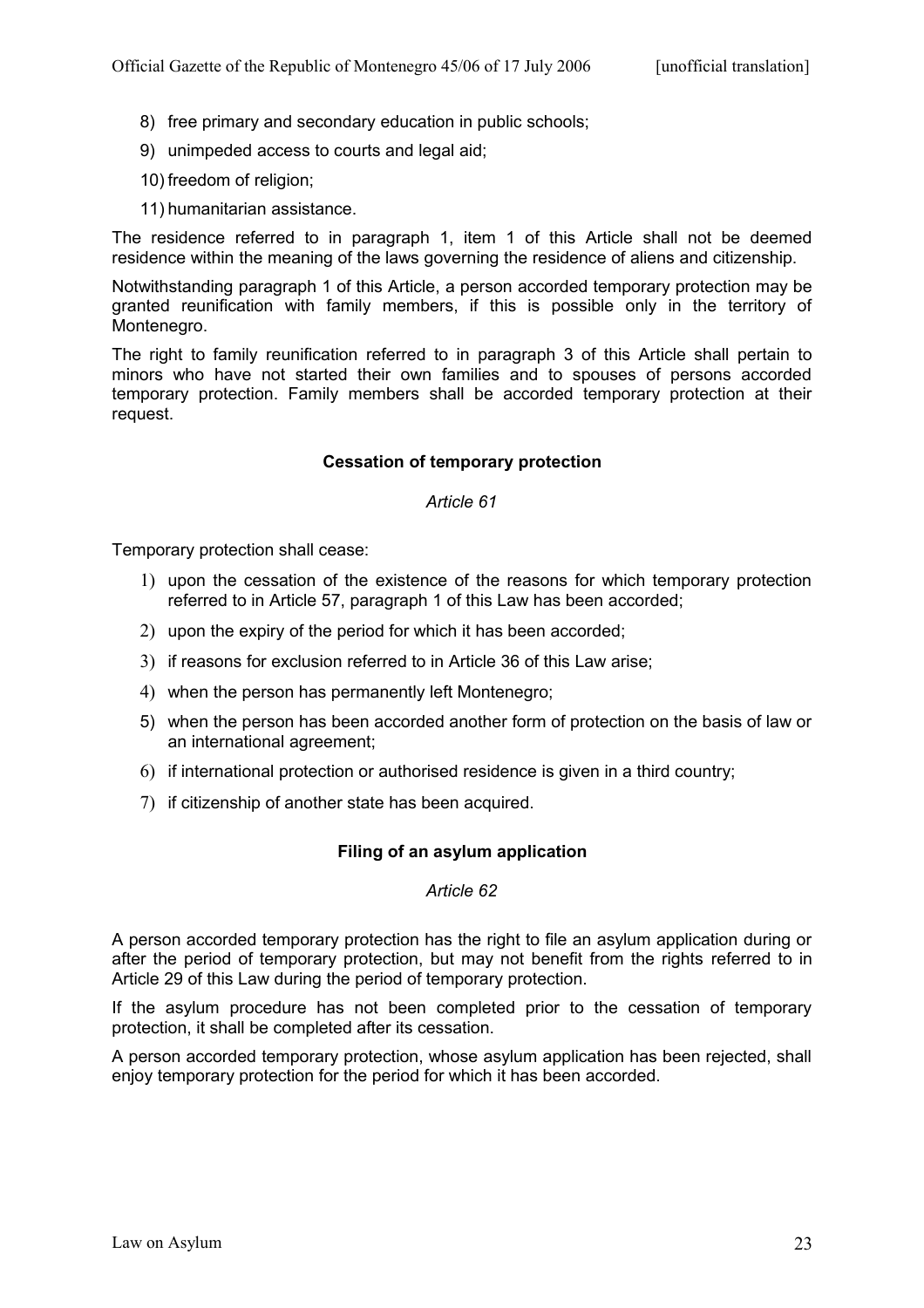## **VIII EXERCISE OF RIGHTS**

#### **Place and time of exercise of rights**

### *Article 63*

The rights referred to in Articles 29, 44, 55 and 60 of this Law may be exercised only in the territory of Montenegro and pending a final decision on the asylum application, cessation or revocation of refugee status and subsidiary protection and cessation of temporary protection.

After a final decision on the rejection of an asylum application, cessation or revocation of refugee status and subsidiary protection, and on cessation of temporary protection, and after the termination of the rights referred to in paragraph 1 of this Article, the provisions of the law governing the residence of aliens shall be applied to a person who continues to reside in Montenegro.

### **Manner of exercise of rights**

#### *Article 64*

Resources for the exercise of the rights referred to in Articles 29, 44, 55 and 60 of this Law shall be provided in line with existing economic, social and other capabilities.

The Ministries responsible for the affairs of social welfare, education and health shall define, within their competencies, the manner of the exercise of the rights referred to in Articles 29, 44, 55 and 60 of this Law.

# **IX DOCUMENTS**

## **Issuance of documents**

#### *Article 65*

The body referred to in Article 19 of this Law shall issue documents for proving identity, legal status and rights, and documents for travelling abroad, as stipulated by this Law.

An application for the issuance of documents for minors and persons of age without legal capacity shall be submitted by a parent or guardian.

The forms for the documents referred to in paragraph 1 of this Article shall carry the coat of arms of Montenegro and shall be printed in the language in official use in Montenegro and in the English language, and shall be filled up in the language in official use.

The Government shall prescribe the outline and contents of the forms and the method for the issuance of the documents referred to in paragraph 1 of this Article.

## **Obligations of the holder of documents**

#### *Article 66*

A person shall be obligated to carry the documents for proving identity with himself or herself, and to produce them at the request of an official authorised by law to establish identity.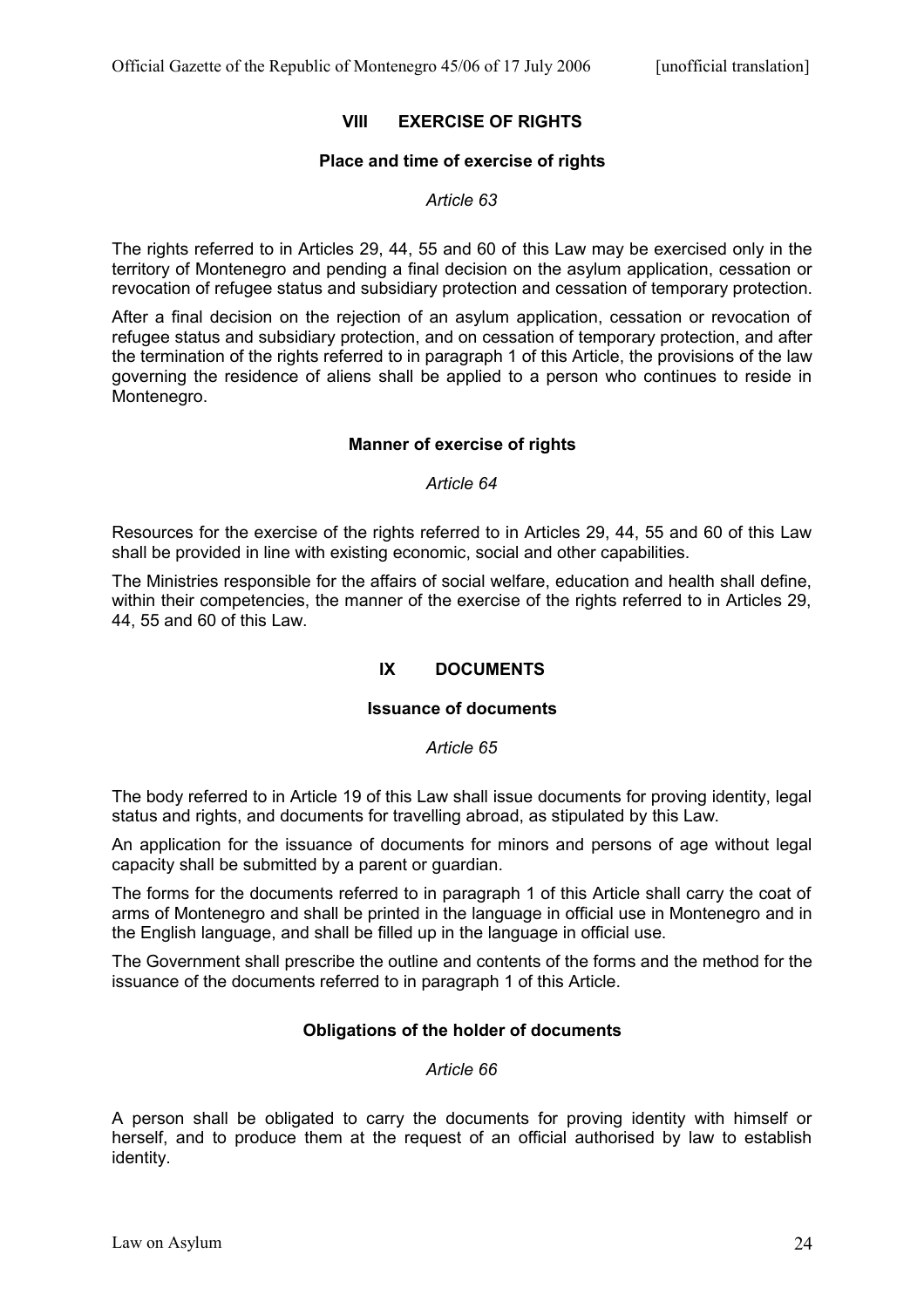The documents referred to in Article 65, paragraph 1 of this Law shall be returned to the Office after the completion of the asylum procedure, cessation or revocation of refugee status and subsidiary protection, cessation of temporary protection or in the case of document replacement.

It shall be prohibited to lend documents referred to in Article 65, paragraph 1 of this Law to another person or to use somebody else's documents as one's own.

A person shall be obligated to report the loss or damage of documents within two days from the day of loss or damage.

### **Identity papers**

### *Article 67*

The identity document of an asylum seeker shall be valid until the adoption of a final decision on his or her asylum application.

The identity document of a person accorded subsidiary protection shall be issued with a validity period of one year, and this period may be extended for six months.

The identity document of a person accorded temporary protection shall be issued with a validity period of one year, and may be extended for six-month periods for up to one year.

The identity card of a person recognised as a refugee shall be issued with a validity period of 10 years.

For a recognised refugee who is under 18 years of age at the time of issue of the document referred to in paragraph 4 of this Article, the identity card shall be issued with a validity period of five years.

The documents referred to in paragraphs 1 through 5 of this Article shall be issued *ex officio,* after the submission of an asylum application, or the granting of asylum.

## **Travel document**

## *Article 68*

A travel document shall be issued at the request of a recognised refugee who has attained 18 years of age.

A travel document shall be issued with a validity period of two years and may be renewed.

A minor may be entered in his or her parent's or guardian's travel document until attaining 14 years of age.

The issuance of the travel document referred to in paragraph 1 of this Article shall not entitle the holder to protection by diplomatic-consular missions, nor shall entitle those missions to extend protection to the document holder.

The provisions of paragraphs 1 and 4 of this Article shall also apply to the issuance of alien's travel documents.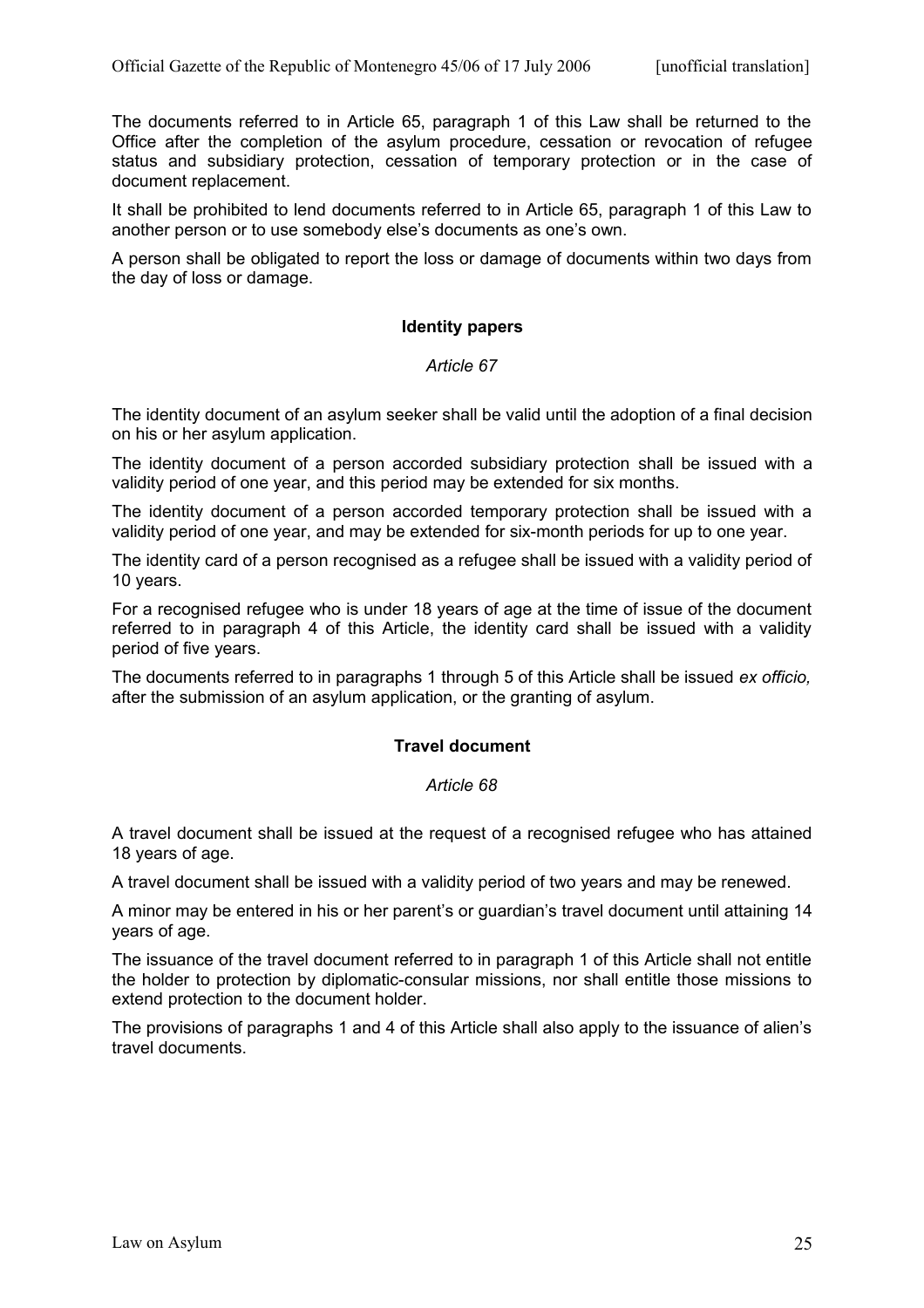## **Rejection of application for issuance of travel document and its withdrawal**

### *Article 69*

An application for the issuance of a travel document to a recognised refugee shall be rejected for reasons of security and public order if:

- 1) criminal proceedings are in progress, initiated by a court;
- 2) an effective prison term has been imposed, until the sentence has been served.

If the reasons referred to in paragraph 1 of this Article existed before the issuance of the travel document but are understood of later, or if they arose after the issuance of the document, the travel document shall be withdrawn.

An appeal against the decision referred to in paragraphs 1 and 2 of this Article shall not have suspensive effect.

# **X RECORDS AND DATA PROTECTION**

### **Records**

### *Article 70*

The body referred to in Article 19 of this Law shall collect, keep, update and use records on: asylum seekers, recognised refugees, persons accorded subsidiary or temporary protection, the rights these people are exercising, documents issued in accordance with this Law and temporarily seized documents.

The Government shall define the contents of and method for keeping the records referred to in paragraph 1 of this Article.

The data from the records referred to in paragraph 1 of this Article shall be delivered to government bodies that have the statutory right to use these data.

## **Data collection**

# *Article 71*

The body referred to in Article 19 of this Law may, for the purpose of conducting the procedure, collect data on asylum seekers or persons who have been granted asylum, from state administration bodies and bodies of local self-government, in order to establish identity and the existence of reasons for exclusion, cessation and revocation of status, to the extent necessary for the performance of the tasks stipulated by this Law.

The bodies referred to in paragraph 1 of this Article that are in possession of data on the persons referred to in paragraph 1 of this Article shall be obligated to provide these data to the first instance body upon its request.

The data referred to in paragraphs 1 and 2 of this Article shall be collected and disseminated in accordance with international instruments and the regulation on personal data protection.

## **Data exchange**

*Article 72*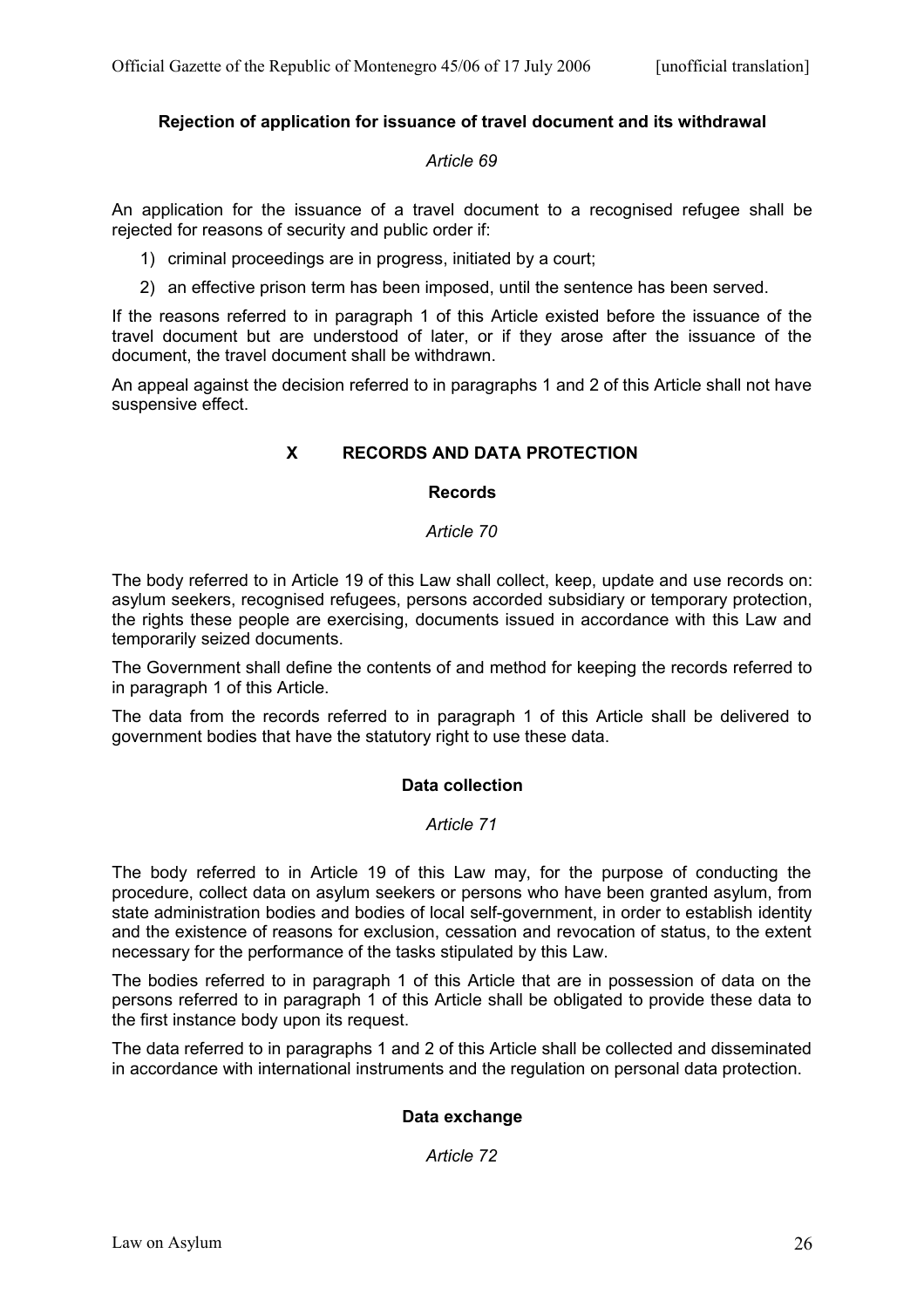The body referred to in Article 19 of this Law may, on the basis of international agreements, exchange data on persons to whom this Law applies with the asylum authorities of other states, other than the country of origin, provided that the state concerned guarantees the appropriate protection of data.

Notwithstanding the above, for the purpose of executing a decision on the return or expulsion of a person whose asylum application has been rejected by virtue of a final decision, or whose asylum has ceased or has been revoked by virtue of a final decision, the following data may be exchanged with the competent authorities of other countries: first and last name, date of birth, sex, citizenship, place of habitual residence and address of the apartment, information on family members, data on the documents issued by the country of origin and data on fingerprints and photograph.

# **XI PENALTY PROVISIONS**

# *Article 73*

A fine ranging from 1 to 5 minimum wages in Montenegro shall be imposed on a person who:

- 1) does not carry identification papers with himself or herself (Article 66, paragraph 1);
- 2) at the request of an authorised official and in the cases and under the conditions stipulated by law, refuses to produce a document proving his or her identity (Article 66, paragraph 1);
- 3) fails to return a document upon the completion of the procedure or in the case of its replacement (Article 66, paragraph 2);
- 4) lends his or her document to another person or uses another person's document as his or her own (Article 66, paragraph 3);
- 5) fails to report or to timely report the loss or damage of a document (Article 66, paragraph 4).

# **XII TRANSITIONAL AND FINAL PROVISIONS**

## *Article 74*

Within six months from the date of entry into force of this Law:

- the Government shall appoint the State Commission, define the outline and contents of the document forms, the manner of the issuance of documents, and the contents and manner of keeping records;
- the Ministry shall stipulate a form for asylum applications and a form for recording testimony, and the procedure for and manner of collecting the data referred to in Article 26, paragraph 1 of this Law;
- the ministries competent for issues of social protection, education and health shall stipulated, within their own competencies, the manner of exercising rights under Articles 29, 44, 55 and 60 of this Law.

*Article 75*